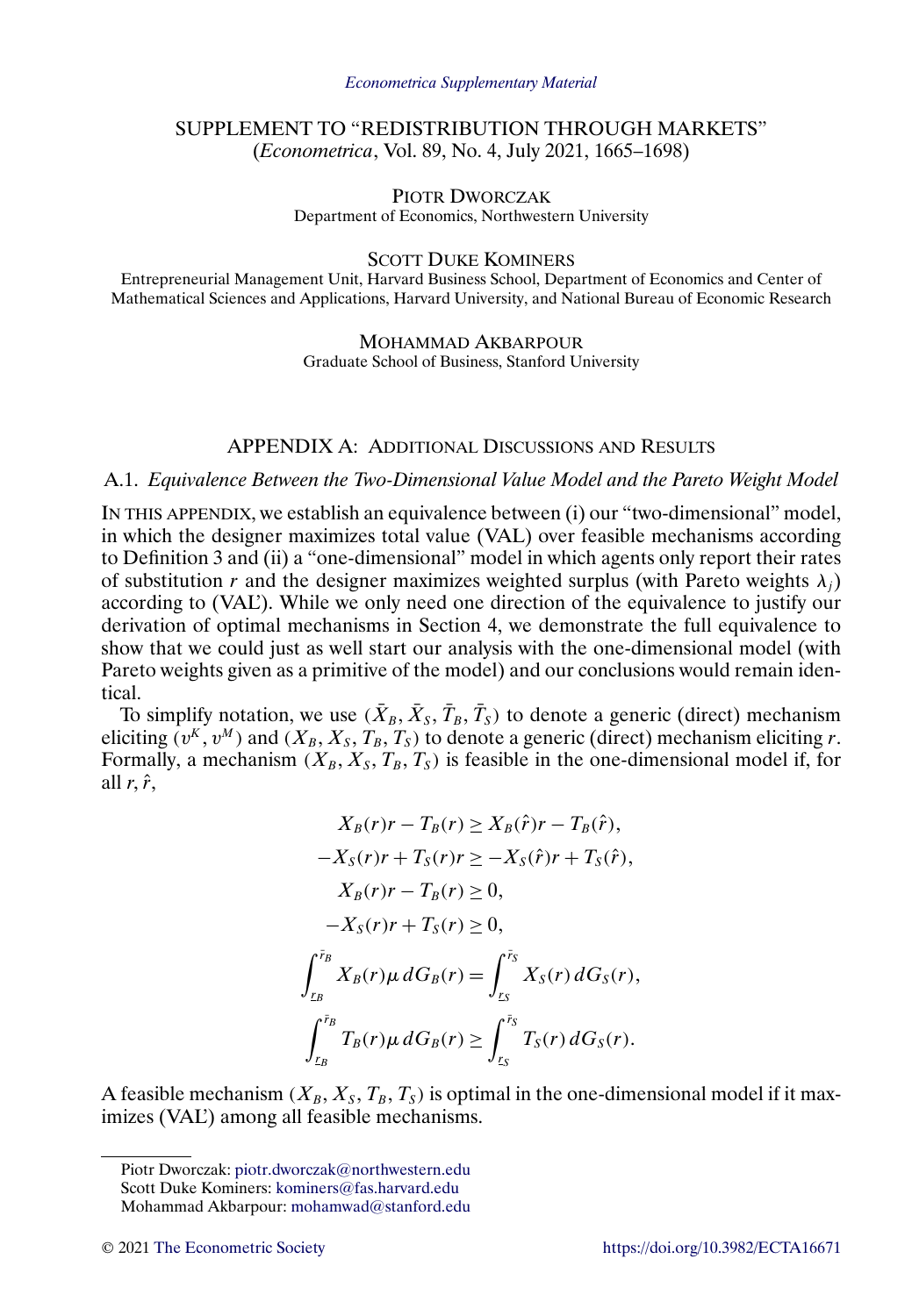<span id="page-1-0"></span>THEOREM 8: If a mechanism  $(\bar{X}_B, \bar{X}_S, \bar{T}_B, \bar{T}_S)$  is feasible (resp. optimal) in the twodimensional model, then there exists a payoff-equivalent mechanism  $(X_B, X_S, T_B, T_S)$  elic*iting one-dimensional reports that is feasible* (*resp*. *optimal*) *in the one-dimensional model with*  $G_j$  *equal to the distribution of*  $v^k/v^M$  *under*  $F_j$  *and*  $\lambda_j$  *given by* 

$$
\lambda_j(r) = \mathbb{E}^j \bigg[ v^M \bigg| \frac{v^K}{v^M} = r \bigg]. \tag{A.1}
$$

*Conversely, if a mechanism*  $(X_B, X_S, T_B, T_S)$  *is feasible (resp. optimal) in the one*dimensional model, then there exists a joint distribution  $F_i$  of  $(v^k, v^M)$  such that this mecha*nism* (with agents reporting  $v^K/v^M$ ) is feasible (resp. optimal) in the two-dimensional model,  $v^K/v^M$  has distribution  $G_i$ , and  $(A.1)$  holds.

PROOF: We establish Theorem 8 in three steps:

- 1. We show that, without loss of generality, an incentive-compatible mechanism in the two-dimensional model only elicits information about the rate of substitution,  $v^{K}/v^{M}$ ; thus, the space of feasible mechanisms is effectively the same in both settings.
- 2. We argue that the total value function (VAL) corresponds exactly to the objective function (VAL') with Pareto weights  $\lambda_i(r)$  taken to be the expected value of  $v^M$  conditional on observing a rate of substitution  $r = v^{K}/v^{M}$ .
- 3. As a consequence, if  $G_i$  is the distribution of  $v^{K}/v^{M}$  under  $F_i$ , and Pareto weights are defined as in Step 2, the same mechanism is optimal in both settings.

**Step 1.** We first formalize the idea that although agents have two-dimensional types, it is without loss of generality to consider mechanisms that only elicit information about the rate of substitution. While it is clear that the rate of substitution fully describes agents' behavior, it could hypothetically be possible that the designer would elicit more information by offering different combinations of trade probabilities and transfers among which the agent is indifferent; we show, however, that this is only possible for a measure-zero set of agents' types, and thus cannot strictly improve the designer's objective.

LEMMA 2: If  $(\bar{X}_B, \bar{X}_S, \bar{T}_B, \bar{T}_S)$  is incentive-compatible in the two-dimensional model, then *there exists a mechanism*  $(X_B, X_S, T_B, T_S)$  *eliciting one-dimensional reports such that* 

$$
\bar{X}_j(v^K, v^M) = X_j(v^K/v^M)
$$
 and  $\bar{T}_j(v^K, v^M) = T_j(v^K/v^M)$ 

*for almost all*  $(v^K, v^M)$  *and*  $j \in \{B, S\}.$ 

We prove Lemma 2 at the end of Appendix [A.1.](#page-2-0)<sup>1</sup> Thanks to the lemma, and the assumption that there are no mass points in the distribution of values, we can assume (without loss of optimality) that agents report their rates of substitution  $v^{K}/v^{M}$  in the two-dimensional model. Consequently, by direct inspection of the definition, the space of feasible mechanisms is the same in both models.

**Step 2.** Suppose that the distribution  $F_j$  and the weights  $\lambda_j(r)$  are such that  $\Lambda_j = \mathbb{E}^j[v^M]$ for  $j \in \{B, S\}$ , and  $\lambda_i(r)$  is given by (A.1). Moreover, let  $G_j$  be the distribution of the

<sup>1</sup>Lemma 4 of [Che, Dessein, and Kartik](#page-19-0) [\(2013\)](#page-19-0)—who studied a different economic problem—is mathematically equivalent to Lemma 2; we nevertheless provide a proof for completeness.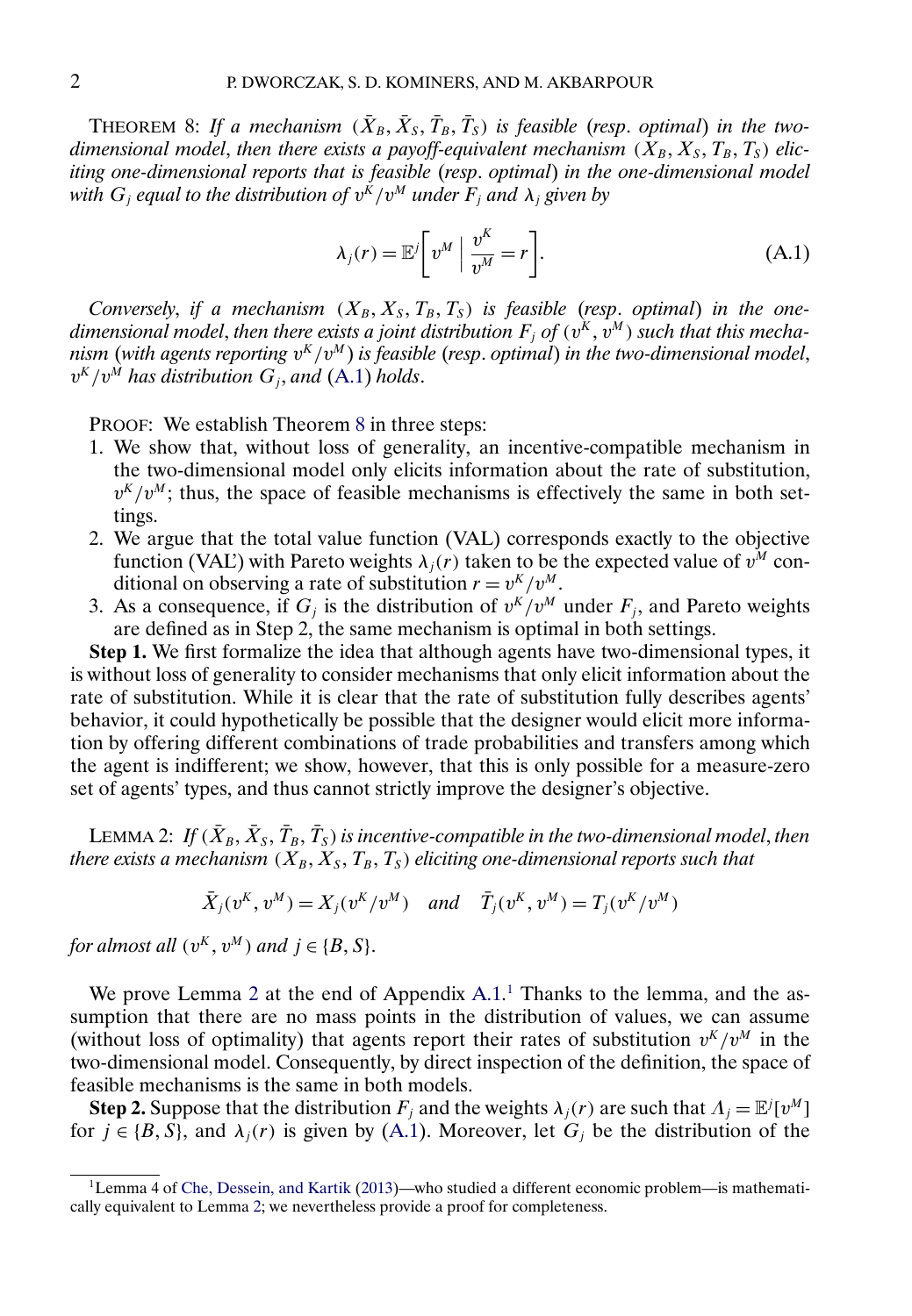<span id="page-2-0"></span>random variable  $v^K/v^M$  when  $(v^K, v^M)$  is distributed according to  $F_j$ . Then, using Step 1, the objective functions (VAL) and (VAL') become identical:

$$
\mu \mathbb{E}^{B} \bigg[ X_{B} \bigg( \frac{v^{K}}{v^{M}} \bigg) v^{K} - T_{B} \bigg( \frac{v^{K}}{v^{M}} \bigg) v^{M} \bigg] + \mathbb{E}^{S} \bigg[ -X_{S} \bigg( \frac{v^{K}}{v^{M}} \bigg) v^{K} + T_{S} \bigg( \frac{v^{K}}{v^{M}} \bigg) v^{M} \bigg]
$$
  
= 
$$
\mu \mathbb{E}^{B} \bigg[ \underbrace{\mathbb{E}^{B} [v^{M} | r]}_{\lambda_{B}(r)} \bigg[ \underbrace{X_{B}(r)r - T_{B}(r)}_{U_{B}(r)} \bigg] + \mathbb{E}^{S} \bigg[ \underbrace{\mathbb{E}^{S} [v^{M} | r]}_{\lambda_{S}(r)} \bigg[ -X_{S}(r)r + T_{S}(r) \bigg] \bigg]
$$

**Step 3.** The first part of Theorem [8](#page-1-0) follows directly from preceding arguments. To prove the second part, we have to show that for any (fixed)  $G_i$  and  $\lambda_i(r)$ , there exists a distribution  $F_j$  of  $(\hat{v}^K, v^M)$  that induces that  $G_j$  and  $\lambda_j(r)$ . The proof is simple: Fixing the random variable r (on some probability space) with distribution  $G_i(r)$ , define random variables  $v^{K} = r \lambda_{i}(r)$  and  $v^{M} = \lambda_{i}(r)$ . It is clear that the distribution of  $v^{K}/v^{M}$  is the same as that of  $r$  because these random variables are equal. Moreover, by construction, equation  $(A.1)$ must hold. *Q.E.D.*

#### *Proof of Lemma [2](#page-1-0)*

We start with the following result that provides a key step of the proof.

LEMMA 3: Let  $X(\theta_1, \theta_2)$  be a function defined on  $[\underline{\theta}_1, \overline{\theta}_1] \times [\underline{\theta}_2, \overline{\theta}_2]$ , with  $\underline{\theta}_1, \underline{\theta}_2 \geq 0$ , and *assume that*  $X(\theta_1, \theta_2)$  *is non-decreasing in*  $\theta_1/\theta_2$ *, that is,* 

$$
\frac{\theta_1}{\theta_2} > \frac{\theta'_1}{\theta'_2} \quad \Longrightarrow \quad X(\theta_1, \theta_2) \ge X(\theta'_1, \theta'_2).
$$

*Then, there exists a non-decreasing function*  $x : [\theta_1/\bar{\theta}_2, \bar{\theta}_1/\theta_2] \to \mathbb{R}$  *such that*  $X(\theta_1, \theta_2) =$  $x(\theta_1/\theta_2)$  *almost everywhere.* 

PROOF: Consider  $Y(r, \theta_2) := X(r\theta_2, \theta_2)$ . For small enough  $\epsilon > 0$  and almost all  $r \in$  $[\underline{\theta}_1/\theta_2, \theta_1/\underline{\theta}_2],$ 

$$
Y(r+\epsilon, \theta_2) \geq Y(r, \theta'_2), \quad \forall \theta_2, \theta'_2,
$$

by assumption. Because  $Y(r, \theta_2)$  is non-decreasing in r for every  $\theta_2$ , it is continuous in r almost everywhere. Thus, for almost all  $r$ , we obtain

$$
Y(r, \theta_2) \geq Y(r, \theta'_2), \quad \forall \theta_2, \theta'_2;
$$

this, however, means that  $Y(r, \theta_2) = x(r)$  for almost all r (that is, Y does not depend on  $\theta_2$ ), for some function x, that is moreover non-decreasing. Thus,  $X(r\theta_1, \theta_2) = x(r)$  for almost all r. Therefore,

$$
X(\theta_1, \theta_2) = X\left(\frac{\theta_1}{\theta_2}\theta_2, \theta_2\right) = x\left(\frac{\theta_1}{\theta_2}\right)
$$

almost everywhere, as desired. *Q.E.D.*

We now show that incentive-compatibility for buyers implies that  $\bar{X}_B(v^K, v^M) =$  $X_B(v^K/v^M)$  for some non-decreasing  $X_B$ . The argument for sellers is identical, and the statement for transfer rules follows immediately from the payoff equivalence theorem.

.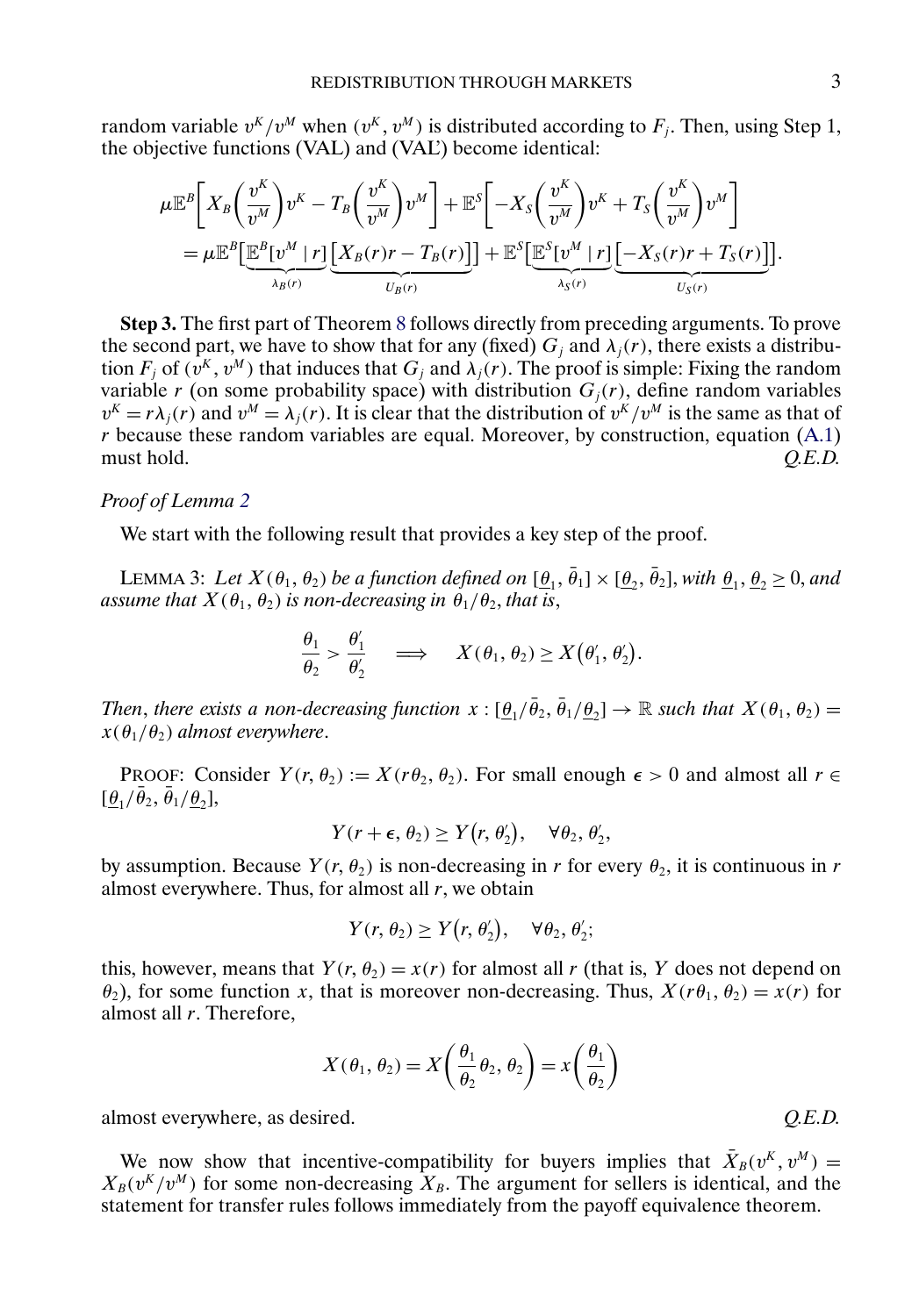Incentive-compatibility means that, for all  $(v^K, v^M)$  and  $(\hat{v}^K, \hat{v}^M)$  in the support of  $F_B$ , we have

$$
\bar{X}_B(v^K, v^M) \frac{v^K}{v^M} - \bar{T}_B(v^K, v^M) \ge \bar{X}_B(\hat{v}^K, \hat{v}^M) \frac{v^K}{v^M} - \bar{T}_B(\hat{v}^K, \hat{v}^M),
$$
\n(A.2)

as well as

$$
\bar{X}_B(\hat{v}^K, \hat{v}^M) \frac{\hat{v}^K}{\hat{v}^M} - \bar{T}_B(\hat{v}^K, \hat{v}^M) \ge \bar{X}_B(v^K, v^M) \frac{\hat{v}^K}{\hat{v}^M} - \bar{T}_B(v^K, v^M). \tag{A.3}
$$

Putting (A.2) and (A.3) together, we have

$$
(\bar{X}_B(v^K, v^M) - \bar{X}_B(\hat{v}^K, \hat{v}^M))\left(\frac{v^K}{v^M} - \frac{\hat{v}^K}{\hat{v}^M}\right) \geq 0.
$$

It follows that

$$
\frac{v^K}{v^M} > \frac{\hat{v}^K}{\hat{v}^M} \quad \implies \quad \bar{X}_B(v^K, v^M) \ge \bar{X}_B(\hat{v}^K, \hat{v}^M).
$$

By Lemma [3,](#page-2-0) it follows that there exists a non-decreasing  $X_B(\cdot)$  such that

$$
\bar{X}_B(v^K, v^M) = X_B(v^K/v^M)
$$

almost everywhere, which finishes the proof.

# A.2. *Why a Factor of* 2 *in the Definition of High Same-Side Inequality?*

In this Appendix, we offer intuition for why 2 is the threshold separating low and high same-side inequality—that is, why rationing may be part of an optimal mechanism only when the trader with the lowest rate of substitution has a conditional value for money more than *twice* the average value. We focus on the seller side of the market, although an analogous intuition holds for the buyer side, as well.

With high seller-side inequality, Proposition 1 indicates that rationing is optimal at small volumes of trade (if the budget constraint is not too tight). To simplify notation, we assume that  $r_s = 0$ , and consider the welfare associated with posting a small price  $p \approx 0$ . As p is small, we can treat  $\lambda_S(r)$  as being approximately constant—equal to  $\lambda_S(0)$ —for  $r \in [0, p]$ .

If the budget constraint is not binding, then the opportunity cost of a unit of money spent on purchases of the object is the marginal value of the lump-sum transfer,  $\Lambda_s$ . Thus, the welfare gain from setting price  $p$  is

$$
G_0 := \int_0^p \lambda_S(r)(p-r) dG_S(r) \approx \lambda_S(0) g_S(0) \int_0^p (p-r) dr,
$$

while the (opportunity) cost is

$$
C_0:=A_S\cdot pG_S(p).
$$

Now, suppose that the designer considers introducing rationing by raising the price to  $p + \epsilon$  while keeping the quantity fixed, for some small  $\epsilon$ . The gain is now

$$
G_1 := \frac{G_S(p)}{G_S(p+\epsilon)} \int_0^{p+\epsilon} \lambda_S(r)[p+\epsilon-r] \, dG_S(r) \approx \lambda_S(0) g_S(0) \int_0^{p+\epsilon} (p+\epsilon-r) \frac{p}{p+\epsilon} \, dr
$$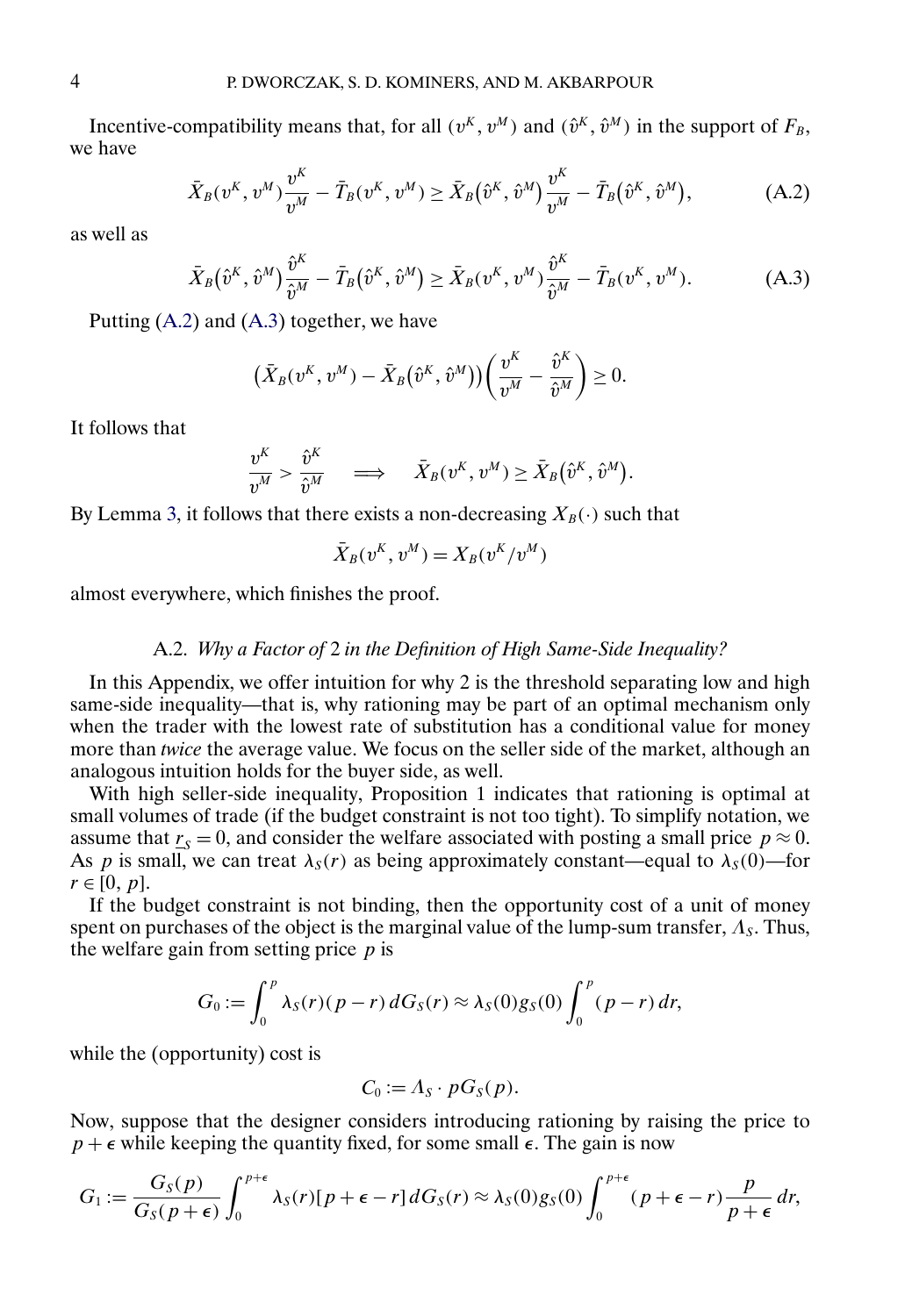where  $\frac{G_S(p)}{G_S(p+\epsilon)}$  is the rationing coefficient, and the new opportunity cost is

$$
C_1 := A_S \cdot (p + \epsilon) G_S(p) = C_0 + \epsilon A_S g_S(0) p.
$$

Rationing is optimal when the change in gains exceeds the change in costs:

$$
\Delta G := \underbrace{\lambda_S(0)}_{\text{value for money}} \underbrace{g(0)p}_{\text{mass}} \underbrace{\frac{1}{2} \epsilon}_{\text{per-agent surplus}} > \Delta C := \underbrace{\Lambda_S}_{\text{value for money}} \underbrace{g(0)p}_{\text{mass}} \underbrace{\epsilon}_{\text{per-agent cost}},
$$

that is, when  $\lambda_{\rm S}(0) > 2\Lambda_{\rm S}$ . Intuitively, increasing the price received by sellers by  $\epsilon$  requires raising  $\epsilon$  in additional revenue. But when the designer increases price by  $\epsilon$ , half of the resulting surplus is wasted because of inefficient rationing. Thus, for the switch to rationing to be socially optimal, it has to be that the agents who receive the extra  $\epsilon$  of money value it at least twice as much as do the agents who give it up.

This intuition is illustrated in Figure A.1. The surplus  $G_0$  associated with price p is given by the triangle ABC. The dotted triangle AED illustrates the hypothetical surplus associated with raising the price to  $p + \epsilon$  without rationing—which increases surplus by an amount proportional to  $\epsilon$  (up to terms that are second-order in  $\epsilon$ ). With rationing, the actual surplus is increased by an amount proportional to  $\frac{\epsilon}{2}$  and given by the area of the solid triangle ABD (the seller with rate of substitution  $0$  is exactly indifferent between receiving a price p for sure and receiving the price  $p + \epsilon$  with probability  $\frac{p}{p+\epsilon}$  under rationing). The white area between the solid triangle ABD and the dotted triangle AED represents the surplus lost due to inefficient rationing. The figure depicts unweighted surplus—the actual contribution of the triangular areas to welfare is given by multiplying the area by the conditional value for money, which is approximately  $\lambda_{\rm S}(0)$  when p is small.



FIGURE A.1.—The surplus (gross of lump-sum transfers) from posting a price  $p$  (triangle ABC) versus from rationing at a price  $p + \epsilon$  (triangle ABD).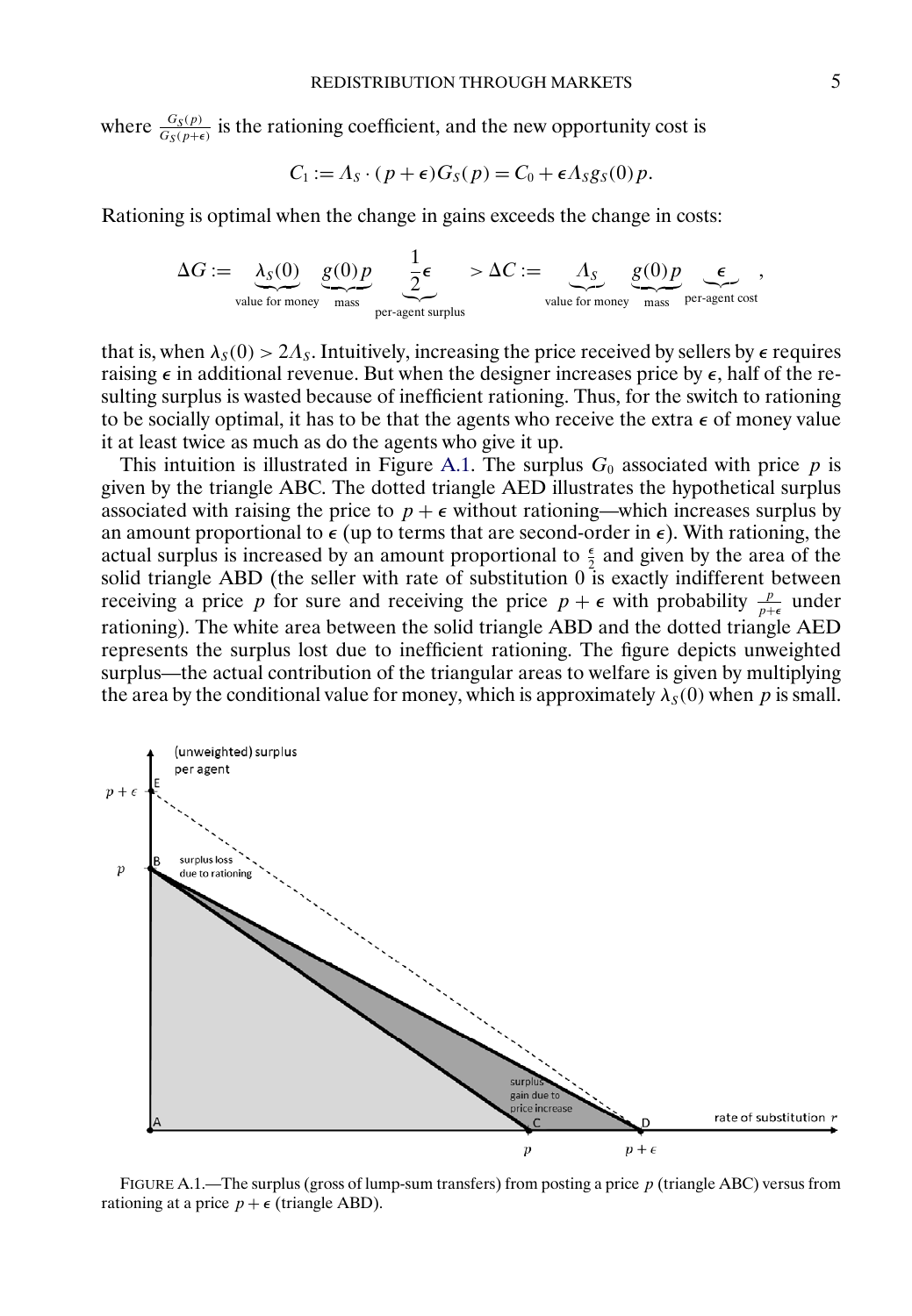<span id="page-5-0"></span>Rationing is optimal when

$$
\frac{\lambda_S(0) \cdot \epsilon}{2}
$$

exceeds the per-agent change in costs associated with the price increase from p to  $p + \epsilon$ , which is

 $\Lambda_{s} \cdot \epsilon$ .

The intuition just presented illustrates, in particular, that the threshold of 2 does not depend on our uniform distribution assumption. Indeed, our reasoning only relies on local (first-order) changes, so all the calculations remain approximately valid for any distribution  $G<sub>s</sub>$  that has a positive continuous density around its lower bound  $r<sub>s</sub>$ . For small changes in the price, the region of the surplus change is approximately a triangle, and hence the factor of 2 comes out of the formula for the area of a triangle.

# APPENDIX B: PROOFS OMITTED FROM THE MAIN TEXT

In this appendix, we prove the results presented in Sections 3–5. Because the results in Section 3 are mostly corollaries of the general results derived in Section 5, we first prove the results of Section 4, then those of Section 5, and lastly those of Section 3.

## B.1. *Proof of Lemma 1*

Our optimization problem is an infinite-dimensional linear program: To use a Lagrangian approach, we need to check that a relevant qualification constraint is satisfied. Indeed, constraint (4.5) satisfies the generalized Slater condition (see, e.g., Proposition 2.106 and Theorem 3.4 of [Bonnans and Shapiro](#page-19-0) [\(2000\)](#page-19-0)).2 Thus, an approach based on putting a Lagrange multiplier  $\alpha \geq 0$  on the constraint (4.5) is valid (strong duality holds). Moreover, we can assume without loss of generality that constraint  $(4.5)$  binds at the optimal solution (because  $G_i$  admits a density, it follows that there exists a positive measure of buyers and sellers with strictly positive value for good  $M$ , so it is always suboptimal to leave good M unassigned). This means that solving the problem  $(4.3)$ – $(4.5)$  is equivalent to finding  $\alpha^* \geq 0$  such that the solution to the problem

$$
\max \left\{ \int_0^1 \phi_B^{\alpha^*}(q) d(\mu H_B(q)) + \int_0^1 \phi_S^{\alpha^*}(q) dH_S(q) \right\}
$$
 (B.1)

over  $H_S, H_B \in \Delta([0, 1]), \underline{U}_B, \underline{U}_S \ge 0$ , subject to

$$
\int_0^1 q \, d(\mu H_B(q)) = \int_0^1 q \, dH_S(q) \tag{B.2}
$$

satisfies constraint (4.5) with equality.

The value of the problem (B.1)–(B.2) can be computed by parameterizing  $Q =$  $\int_0^1 q d(\mu H_B(q))$  and noticing that for a fixed Q, the choice of the optimal  $H_S$  is formally equivalent to choosing a distribution of posterior beliefs in a Bayesian persuasion problem with two states, where equation (B.2) is the Bayes plausibility constraint. Hence, by [Au](#page-19-0)[mann and Maschler](#page-19-0) [\(1995\)](#page-19-0) or [Kamenica and Gentzkow](#page-19-0) [\(2011\)](#page-19-0), the optimal distribution

<sup>&</sup>lt;sup>2</sup>Roughly, this condition requires the feasible set to have an interior point. This can be easily guaranteed for our problem by endowing the space of distributions with, for example, the weak\* topology.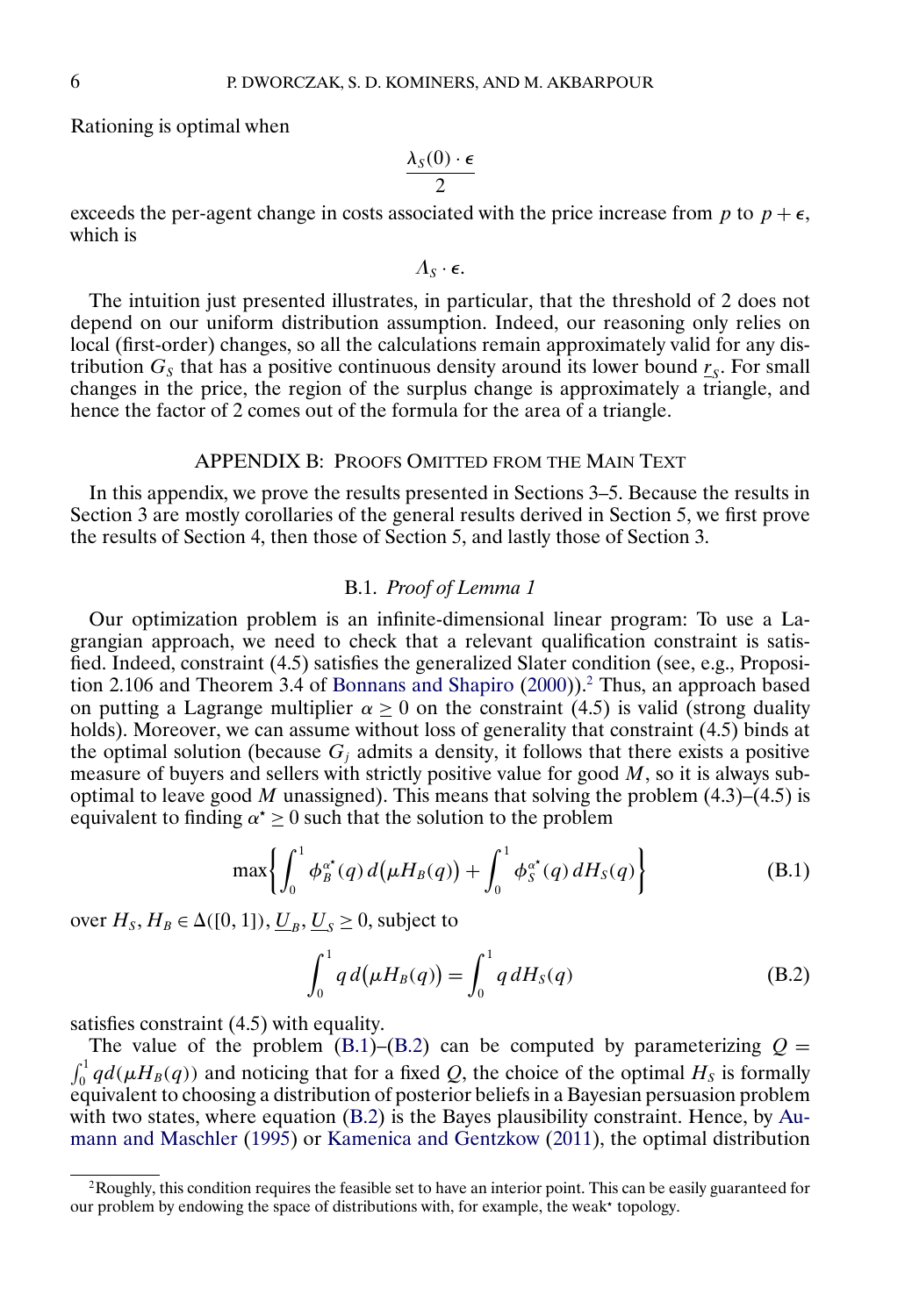<span id="page-6-0"></span> $H_s^*$  yields the value of the concave closure of  $\phi_s^{\alpha^*}(q)$  at Q. Similarly, the optimal distribution  $H^*_{\beta}$  yields the value of the concave closure of  $\mu \phi_{\beta}^{\alpha^*}(q)$  at  $Q/\mu$ . Optimizing the value of the unconstrained problem  $\cot(\phi_s^{\alpha^*})(Q) + \mu \cot(\phi_s^{\alpha^*})(Q/\mu)$  over  $Q, U_B, U_S \ge 0$  yields the optimal solution to the original problem if constraint (4.5) holds with equality at that solution. This gives the first part of the lemma.

Conversely, if  $H^*_{\beta}$  and  $H^*_{\delta}$  are part of a solution to the problem (4.3)–(4.5), then we argued that there exists  $\alpha^*$  such that  $H^*_{\beta}$  and  $H^*_{\delta}$  are also part of a solution to the problem [\(B.1\)](#page-5-0)–[\(B.2\)](#page-5-0). Moreover, constraint (4.5) binds at the optimal solution. Fixing  $Q := \int_0^1 q dH_s^*(q) = \int_0^1 q d(\mu H_B^*(q))$ , optimality implies that  $H_f^*$  must concavity  $\phi_j^{\alpha^*}(q)$  at Q, for  $j \in \{B, S\}$ . As a result, since Q is also chosen optimally, it must be that Q maximizes  $\cos(\phi_s^{\alpha^*})(Q) + \mu \cos(\phi_B^{\alpha^*})(Q/\mu)$ . This yields the second part of the lemma.

# B.2. *Completion of the Proof of Theorem 1*

First, we determine the optimal lump-sum transfers. Lemma 1 requires that the problem

$$
\max_{Q\in[0,1],U_B,U_S\geq 0}\bigl\{\operatorname{co}(\phi_S^{\alpha^\star})(Q)+\mu\operatorname{co}(\phi_B^{\alpha^\star})(Q/\mu)\bigr\}
$$

has a solution, and this restricts the Lagrange multiplier to satisfy  $\alpha^* \ge \max\{\Lambda_S, \Lambda_B\}$ . Indeed, in the opposite case, it would be optimal to set  $\underline{U}_i = \infty$  for some j and this would clearly violate constraint (4.5). When  $\Lambda_B = \Lambda_S$ , it is either optimal to set  $\alpha^* > \Lambda_S = \Lambda_B$ and satisfy (4.5) with equality and  $\underline{U}_s = \underline{U}_B = 0$  (in which case there is no revenue and no lump-sum redistribution), or to set  $\alpha^* = \Lambda_s = \Lambda_B$  and  $\underline{U}_s = \underline{U}_B \ge 0$  to satisfy (4.5) with equality (in which case the revenue is redistributed to both buyers and sellers as an equal lump-sum payment).<sup>3</sup> When  $\Lambda_B > \Lambda_s$ , by similar reasoning,  $U_s$  must be 0, and  $U_B \ge 0$  is chosen to satisfy (4.5). When  $\Lambda_s > \Lambda_b$ , it is the seller side that obtains the lump-sum payment that balances the budget (4.5). In short, we can write the conditions for optimality of  $U_s$  and  $U_B$  as (ignoring the constraint (4.5) for now)

$$
\underline{U}_s \ge 0, \quad \underline{U}_s(\alpha^* - \Lambda_s) = 0; \tag{B.3}
$$

$$
\underline{U}_B \ge 0, \quad \underline{U}_B(\alpha^* - \Lambda_B) = 0. \tag{B.4}
$$

Next, we consider the optimal lotteries  $H_s^*$  and  $H_b^*$ . From Lemma 1, we know that each optimal lottery  $H_j^*$  concavifies a one-dimensional function  $\phi_j^{\alpha^*}(q)$  while satisfying a single linear constraint (4.5). Therefore, by Carathéodory's theorem, we can assume without loss of generality that  $H_j^*$  is supported on at most three points (an analogous mathematical observation in the context of persuasion was first made by [Le Treust and Tomala](#page-19-0) [\(2019\)](#page-19-0) and was further generalized and explained by [Doval and Skreta](#page-19-0) [\(2018\)](#page-19-0); the version relevant to our case, which requires dealing with arbitrary distributions of posteriors, was derived by [Kang and Zheng](#page-19-0) [\(2021\)](#page-19-0)). We argue next that the dimension of the optimal pair of lotteries  $(H^{\star}_{B}, H^{\star}_{S})$  can be further reduced.

We denote  $\psi_B(q) := \int_{G_B^{-1}(1-q)}^{\bar{r}_B} J_B(r) g_B(r) dr$  and  $\psi_S(q) := \int_{\mathcal{L}_S}^{G_S^{-1}(q)} J_S(r) g_S(r) dr$ . We then let supp $(H_j^*) = \{q_j^1, q_j^2, q_j^3\}$  with  $q_j^1 \le q_j^2 \le q_j^3$ . Observe that because the distribution  $H_j^*$ concavifies  $\phi_j^{\alpha^*}(q)$ , it must be that  $\cot(\phi_j^{\alpha^*})(q)$  is affine on the convex hull of the support of

<sup>3</sup>Of course, in this case, the surplus can also be redistributed only to the sellers, or only to the buyers, as long as condition (4.5) holds.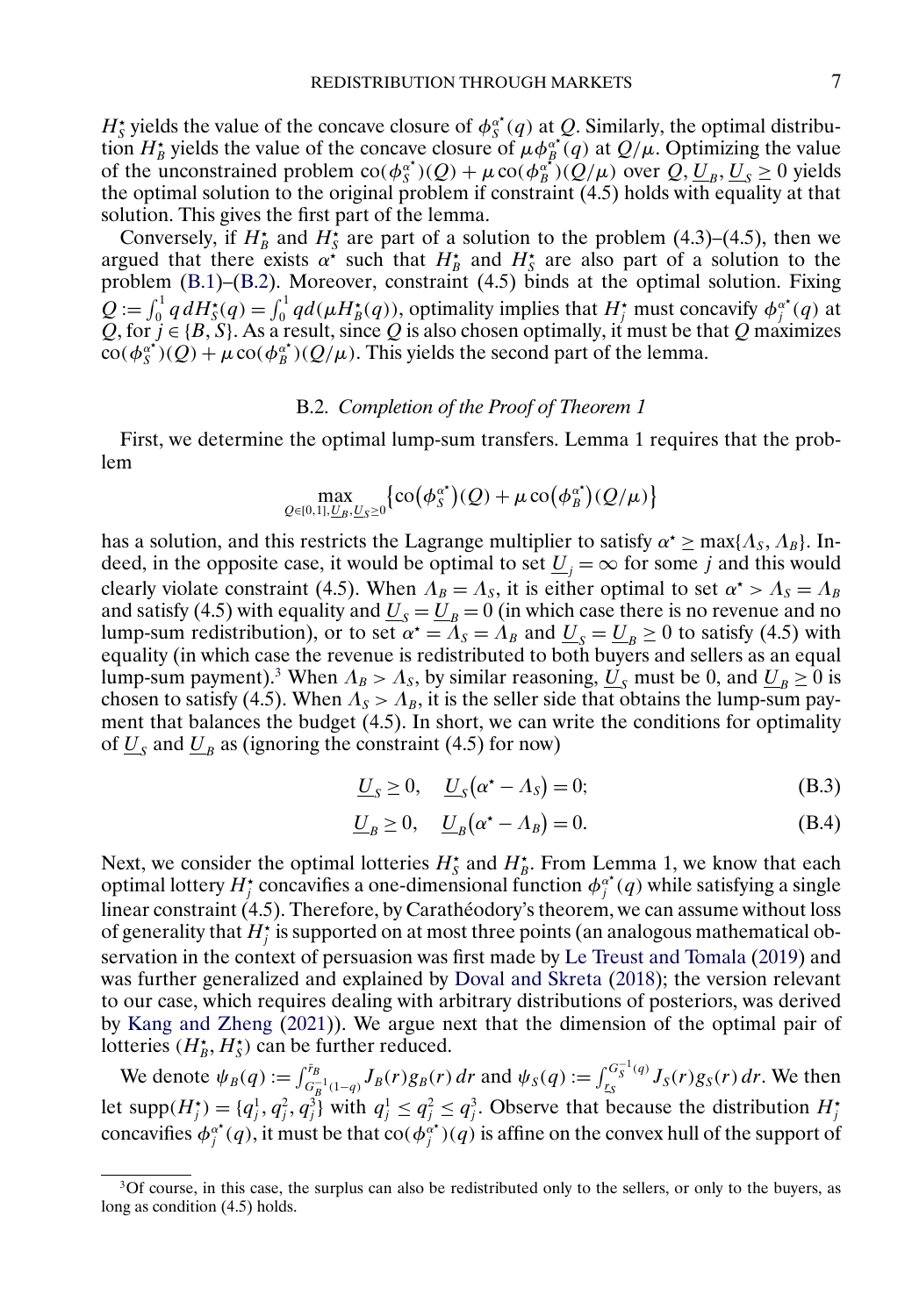<span id="page-7-0"></span> $H_j^*$ . Moreover, because the volume of trade  $Q := \int_0^1 q dH_s^*(q)$  maximizes the concavified Lagrangian  $\cot(\phi_s^{\alpha^*})(q) + \mu \cot(\phi_B^{\alpha^*})(q/\mu)$  over q, it follows that the Lagrangian is constant in q on supp $(H_B^*) \cap$  supp $(H_S^*)$ , that is, on  $[q, \bar{q}] := [\max\{q_S^1, q_B^1\}, \min\{q_S^3, q_B^3\}]$ . Indeed, we established that the concavified Lagrangian is affine on  $[q, \bar{q}]$ ; if it were not constant, the optimal Q would coincide with either q or  $\bar{q}$ , but in both cases this would imply that  $q = \bar{q}$ , making our claim trivially true. Thus,  $Q \in [q, \bar{q}]$  and any volume of trade between  $\overline{q}$  and  $\bar{q}$  is optimal.

The preceding reasoning, in particular the last observation, implies that the following linear system admits a solution (here, the solution  $\nu_j^i$  represents the realization probabilities of each  $q_j^i$ , while  $\underline{U}_S$  and  $\underline{U}_B$  satisfy [\(B.3\)](#page-6-0) and [\(B.4\)](#page-6-0)):

$$
\mu \sum_{i=1}^{3} \nu_B^i q_B^i = \sum_{i=1}^{3} \nu_S^i q_S^i,
$$
\n(B.5)

$$
\mu \sum_{i=1}^{3} \nu_B^i \psi_B(q_B^i) = \sum_{i=1}^{3} \nu_S^i \psi_S(q_S^i) + \underline{U}_S + \mu \underline{U}_B,
$$
 (B.6)

$$
\sum_{i=1}^{3} \nu_B^i = \sum_{i=1}^{3} \nu_S^i = 1,
$$
\n(B.7)

$$
\nu_B^1, \nu_B^2, \nu_B^3, \nu_S^1, \nu_S^2, \nu_S^3 \ge 0,
$$
\n(B.8)

$$
\underline{q} \le \sum_{i=1}^{3} \nu_s^i q_s^i \le \bar{q},\tag{B.9}
$$

where  $(B.5)$  and  $(B.6)$  correspond to binding constraints  $(4.4)$  and  $(4.5)$ ,  $(B.7)$ – $(B.8)$  state that we have well-defined probability measures, and (B.9) makes sure that the Lagrangian is maximized. From Lemma 1, any solution  $(\underline{U}_{\varsigma}, \underline{U}_{B}, \nu)$  to the linear system [\(B.3\)](#page-6-0)–(B.9) constitutes a solution to our original problem (by defining  $H_j^*$  as putting a probability weight  $v_j^i$  on  $q_j^i$  for all i and j). We can now establish the key claim.

CLAIM 2: *Either*:

• *there exists a solution* ( $\underline{U}_s$ ,  $\underline{U}_B$ ,  $H_s^{\star}$ ,  $H_s^{\star}$ ) *to* [\(B.3\)](#page-6-0)–(B.9) *with*  $\underline{U}_s = \underline{U}_B = 0$  *and* 

$$
|\text{supp}(H_B^*)| + |\text{supp}(H_S^*)| \le 4; \quad or \tag{B.10}
$$

• *there exists a solution*  $(\underline{U}_S, \underline{U}_B, H_B^{\star}, H_S^{\star})$  to  $(B.3)$ – $(B.9)$  *with* 

$$
|\text{supp}(H_B^*)| + |\text{supp}(H_S^*)| \le 3. \tag{B.11}
$$

PROOF: We consider two cases. First suppose that  $\alpha^* = \Lambda_j$  for some j. For concreteness and without loss of generality, we let  $j = S$  and set  $U_B = 0$ ; note that this automatically satisfies [\(B.4\)](#page-6-0). Then, constraints [\(B.3\)](#page-6-0)–[\(B.4\)](#page-6-0) reduce to

$$
\underline{U}_S \ge 0. \tag{B.12}
$$

The linear system  $(B.5)$ – $(B.9)$ ,  $(B.12)$  has four equality constraints and seven free variables (six variables in the vector  $\nu$  and  $U_s$ ), and admits a solution. By the Fundamental Theorem of Linear Algebra, there exists a solution in which seven constraints in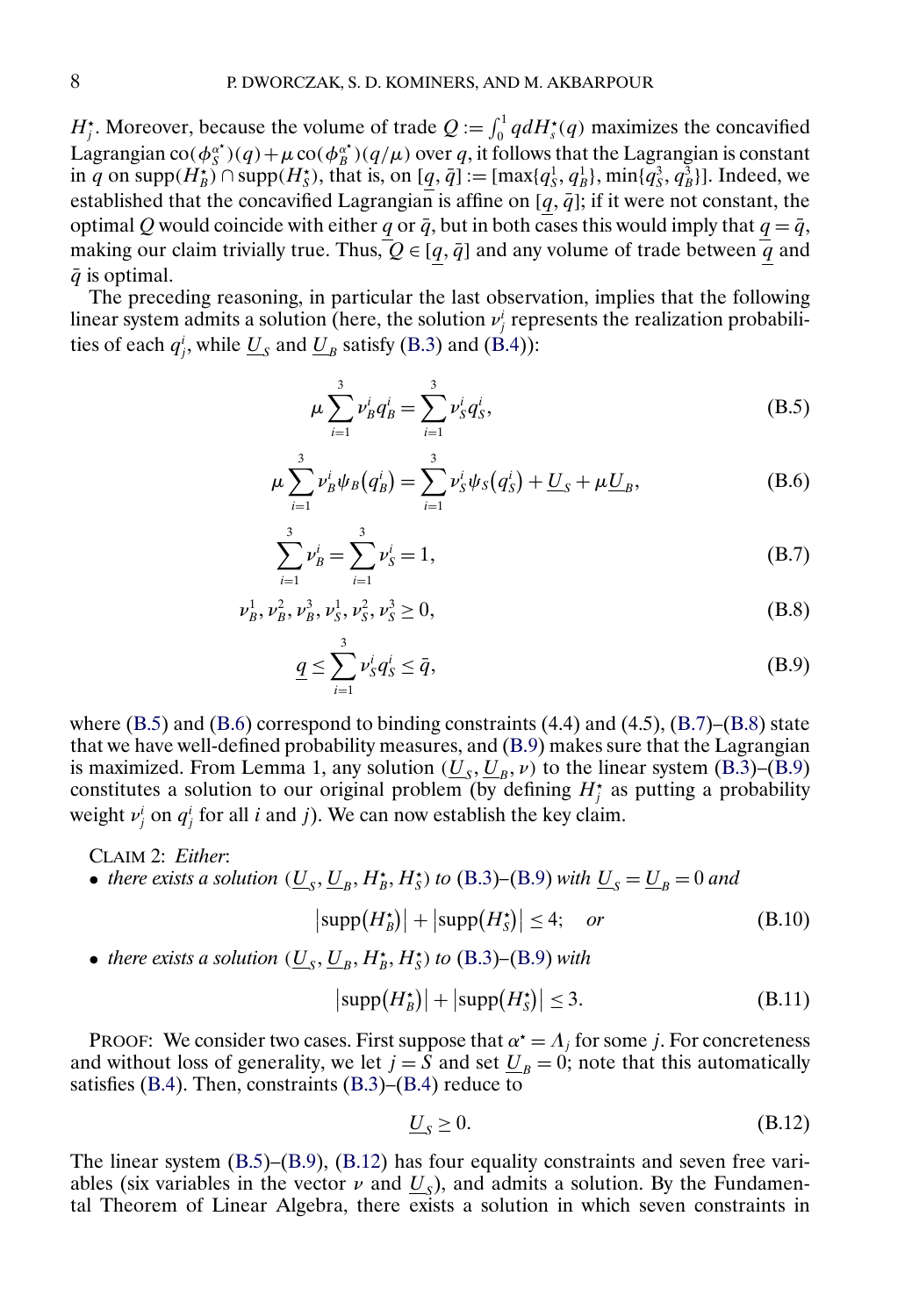the problem  $(B.5)$ – $(B.9)$ ,  $(B.12)$  hold as equalities. Suppose first that  $(B.12)$  holds as an equality so that  $\underline{U}_s = 0$ . Then, there exists a solution  $(H_b^*, H_s^*)$  satisfying [\(B.10\)](#page-7-0). Indeed,  $(B.10)$  is clear if the two additional binding constraints in the (sub)system  $(B.5)$ – [\(B.9\)](#page-7-0) are constraints [\(B.8\)](#page-7-0). In the alternative case when [\(B.9\)](#page-7-0) binds, we conclude from  $[q, \bar{q}] := [\max\{q_5^1, q_5^1\}, \min\{q_5^3, q_5^3\}]$  that one of  $H_i^*$  must be degenerate (supported on a singleton), so the claim follows as well. Next, suppose that [\(B.12\)](#page-7-0) holds as a strict inequality. Then, there exists a solution  $(H^*_B, H^*_S)$  satisfying [\(B.11\)](#page-7-0) because additional three inequalities must be equalities in the (sub)system [\(B.5\)](#page-7-0)–[\(B.9\)](#page-7-0).

Now consider the second case in which  $\alpha^*$  > max $\{\Lambda_B, \Lambda_S\}$ . Then, we must have  $\underline{U}_B$  =  $\underline{U}_{s} = 0$  in all solutions. Thus, the linear system [\(B.5\)](#page-7-0)–[\(B.9\)](#page-7-0) has four equality constraints and six free variables (once  $\overline{U}_s$  and  $\overline{U}_B$  are fixed). By the same reasoning as before, there exists a solution ( $H_s^*$ ,  $H_s^*$ ) satisfying (B.10). This finishes the proof of the claim. *O.E.D.* exists a solution  $(H^*_B, H^*_S)$  satisfying [\(B.10\)](#page-7-0). This finishes the proof of the claim. *Q.E.D.* 

Finally, we translate the results on the cardinality of the support of  $(H^*_B, H^*_S)$  into our mechanism characterization.

CLAIM 3: If  $|\text{supp}(H_{B}^{*})| + |\text{supp}(H_{S}^{*})| \leq m$ , then the corresponding direct mechanism *offers at most* m − 2 *rationing options in total*.

PROOF: We consider the seller side; the argument for the buyer side is analogous. Suppose that  $|\text{supp}(H_{S}^{*})|=n$ . Let  $r_{S}^{k}=G_{S}^{-1}(q_{S}^{k})$ , for all  $k=1,\ldots,n$ . Then, the corresponding optimal  $X_s(r)$  is given by

$$
X_{S}(r) = \sum_{k=1}^{n} \nu_{S}^{k} \mathbf{1}_{\{r \leq r_{S}^{k}\}}.
$$

By direct inspection,  $|\text{Im}(X_s) \setminus \{0, 1\}| \leq n - 1$ , so the conclusion follows. *Q.E.D.* 

Theorem 1 follows from Claim [2](#page-7-0) and Claim 3.

#### B.3. *Proof of Theorem 2*

We show that under the assumptions of the theorem, the functions  $\phi_j^{\alpha^*}(q)$  are strictly concave with the optimal Lagrange multiplier  $\alpha^*$ . This is sufficient to prove optimality of a competitive mechanism because of Lemma 1—when the objective function is strictly concave, it coincides with its concave closure and the unique optimal distribution of quantities is degenerate, corresponding to a competitive mechanism.

As argued in the proof of Theorem 1, we must have  $\alpha^* \ge \max\{\Lambda_S, \Lambda_B\}$ . Then, the derivative of the function  $\phi_S^{\alpha^*}(q)$  takes the form

$$
(\phi_S^{\alpha^*})'(q) = \Pi_S^{\Lambda}(G_S^{-1}(q)) - \alpha^* J_S(G_S^{-1}(q)),
$$

so it is enough to prove that

$$
\Pi_S^A(r) - \alpha^* J_S(r) \tag{B.13}
$$

is strictly decreasing in  $r$ . Rewriting  $(B.13)$ , we have

$$
\Pi_S^{\Lambda}(r) - \alpha^{\star} J_S(r) = \Lambda_S \underbrace{\left[ \frac{\int_{r_S}^r [\bar{\lambda}_S(\tau) - 1] g_S(\tau) d\tau}{g_S(r)} - r \right]}_{\Delta_S(r)-r} - (\alpha^{\star} - \Lambda_S) J_S(r).
$$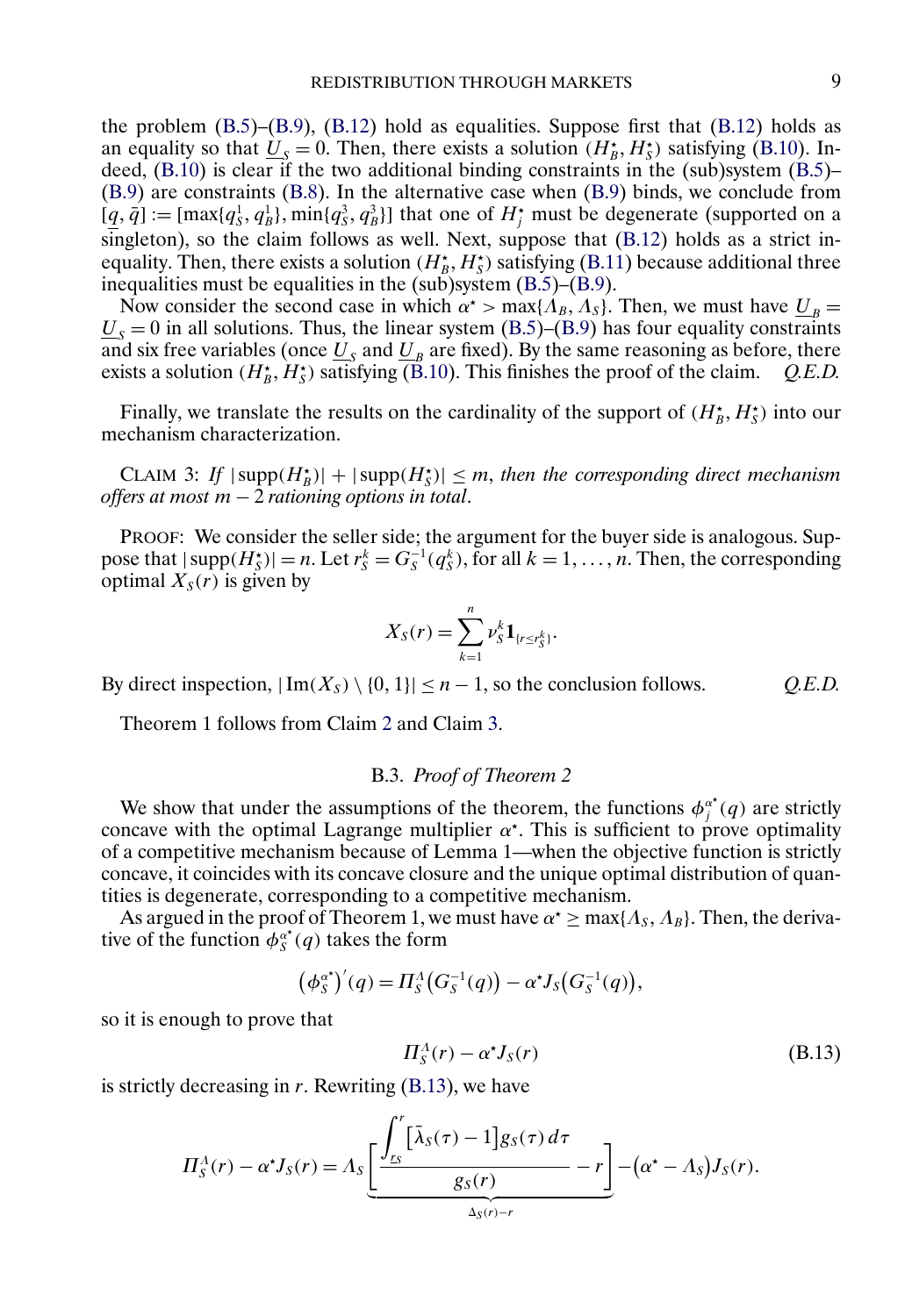<span id="page-9-0"></span>Virtual surplus  $J_s(r)$  is non-decreasing, and  $\alpha^* \geq \Lambda_s$ , so it is enough to prove that the first term is strictly decreasing. The function  $\Delta_S(r) - r$  is strictly quasi-concave by Assumption 1, so to prove strict monotonicity on the entire domain, it is enough to show that the derivative at  $r = r<sub>S</sub>$  is non-positive. We have

$$
\frac{d}{dr}[\Delta_S(r)-r]|_{r=r_S}=\bar{\lambda}_S(\underline{r}_S)-2\leq 0,
$$

where the last inequality follows from the assumption that same-side inequality is low (recall that  $\Lambda_s \overline{\lambda}_s(\overline{r_s}) = \lambda_s(\overline{r_s})$ ).

We now show that  $\phi_B^{\alpha^*}(q)$  is also strictly concave:

$$
(\phi_B^{\alpha^*})'(q) = \Pi_B^A(G_B^{-1}(1-q)) + \alpha^* J_B(G_B^{-1}(1-q)),
$$

so it is enough to show that

$$
\Pi_B^A(r) + \alpha^{\star} J_B(r) \tag{B.14}
$$

is strictly increasing. Rewriting (B.14), we have

$$
\Pi_B^{\Lambda}(r) + \alpha^{\star} J_B(r) = \Lambda_B[r - \Delta_B(r)] + (\alpha^{\star} - \Lambda_B)J_B(r).
$$

Because the virtual surplus function  $J_B(r)$  is non-decreasing, and  $\alpha^* \geq \Lambda_B$ , by assumption, it is enough to prove that  $r - \Delta_B(r)$  is strictly increasing. Because this function is strictly quasi-convex by Assumption 1, it is enough to prove that the derivative is non-negative at the end point  $r = r_B$ :

$$
\frac{d}{dr}\big[r-\Delta_B(r)\big]\big|_{r=\underline{r}_B}=2-\bar{\lambda}_B(\underline{r}_B)\geq 0,
$$

by the assumption that buyer-side inequality is low. Thus, we have proven that both functions  $\phi_j^{\alpha^*}(q)$  are strictly concave.

It follows that a competitive mechanism without rationing is optimal for both sides of the market, and the revenue (if strictly positive) is redistributed to the sellers if  $\Lambda_s \geq \Lambda_B$ , and to the buyers otherwise (see Theorem 1). Concavity of  $\phi_j^{\alpha^*}(q)$  implies that the firstorder condition in problem (4.6) has to hold and is sufficient for optimality. This means that the optimal volume of trade  $Q^* \in [0, \min\{\mu, 1\}]$  (the maximizer of the right-hand side of (4.6)) satisfies

$$
\Pi_{S}^{\Lambda}(G_{S}^{-1}(Q^{*})) - \alpha^{*}J_{S}(G_{S}^{-1}(Q^{*})) + \Pi_{B}^{\Lambda}(G_{B}^{-1}(1 - \frac{Q^{*}}{\mu})) + \alpha^{*}J_{B}(G_{B}^{-1}(1 - \frac{Q^{*}}{\mu})) \ge 0
$$
\n
$$
= 0 \text{ when } Q^{*} < \min\{\mu, 1\}). \tag{B.15}
$$

Rewriting (B.15), and noting that  $p_S = G_S^{-1}(Q^*)$  and  $p_B = G_B^{-1}(1 - \frac{Q^*}{\mu})$ ,

$$
\Lambda_S[\Delta_S(p_S) - p_S] - (\alpha^* - \Lambda_S)J_S(p_S) + \Lambda_B[p_B - \Delta_B(p_B)] + (\alpha^* - \Lambda_B)J_B(p_B) \ge 0
$$
  
(= 0 when  $Q^* < \min{\{\mu, 1\}}$ ). (B.16)

Moreover, prices  $p_B$ ,  $p_S$  have to satisfy  $p_B \geq p_S$  and clear the market:

$$
\mu(1 - G_B(p_B)) = G_S(p_S). \tag{B.17}
$$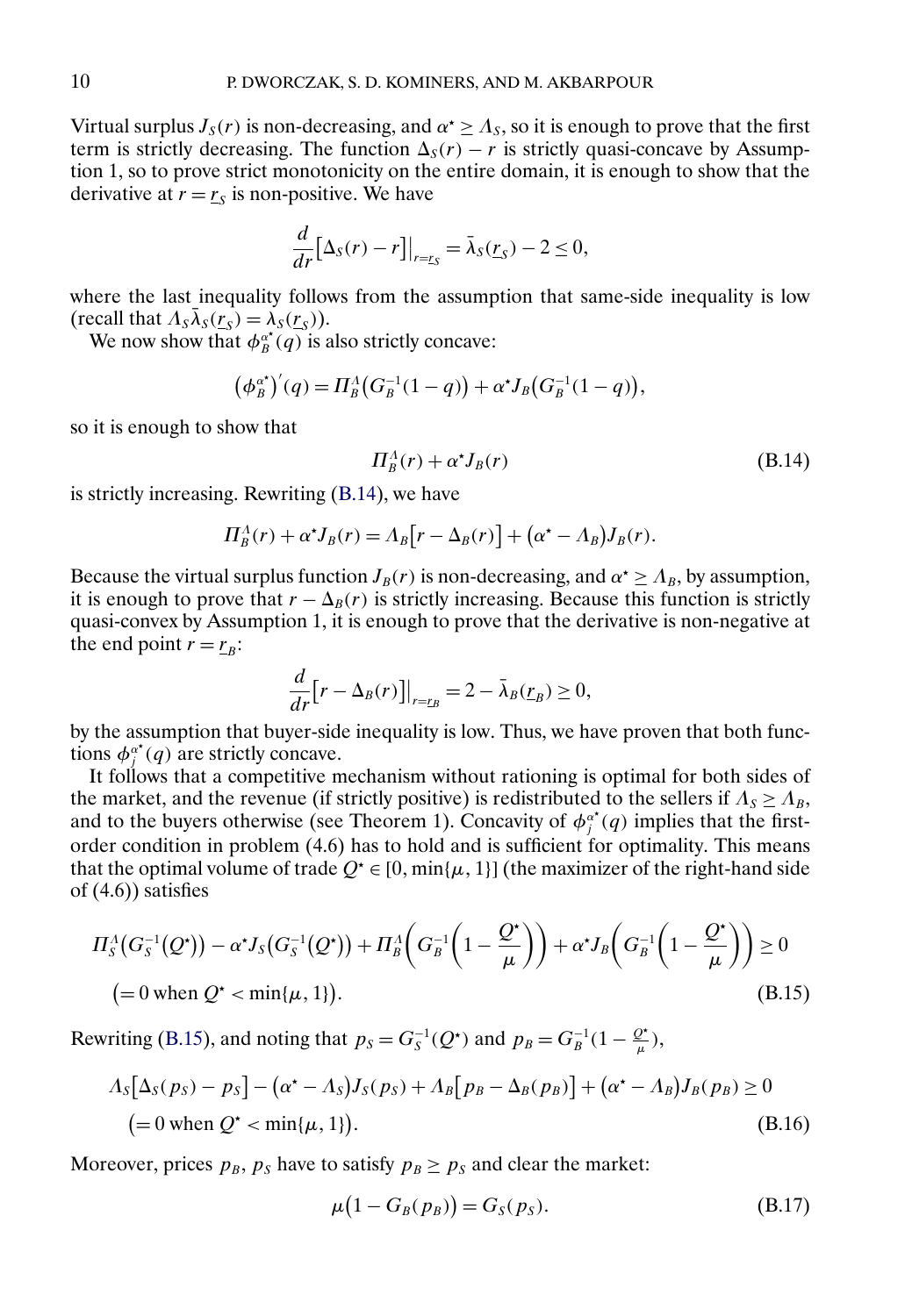First, assume that (5.3) holds at the competitive-equilibrium price  $p^{\text{CE}}$ ; we show that in this case, competitive equilibrium is optimal. At  $p^{CE}$ , market-clearing and budget-balance hold, by construction (with  $U_s = U_B = 0$ ). Therefore, we only have to prove existence of  $\alpha^* \ge \max\{\Lambda_s, \Lambda_b\}$  such that the first-order condition holds:

$$
\Lambda_S[\Delta_S(p^{\text{CE}}) - p^{\text{CE}}] - (\alpha^* - \Lambda_S)J_S(p^{\text{CE}}) + \Lambda_B[p^{\text{CE}} - \Delta_B(p^{\text{CE}})] + (\alpha^* - \Lambda_B)J_B(p^{\text{CE}}) \ge 0,
$$
\n(B.18)

with equality when the solution is interior (i.e., when  $p^{CE} \in (\underline{r_s}, \overline{r_B})$ ). Simplifying (B.18) gives

$$
\Lambda_{S} \underbrace{\left[\Delta_{S}(p^{\text{CE}}) + \frac{G_{S}(p^{\text{CE}})}{g_{S}(p^{\text{CE}})}\right]}_{\geq 0} - \Lambda_{B} \underbrace{\left[\Delta_{B}(p^{\text{CE}}) - \frac{1 - G_{B}(p^{\text{CE}})}{g_{B}(p^{\text{CE}})}\right]}_{\leq 0}
$$
\n
$$
\geq \alpha^{\star} \bigg[\frac{G_{S}(p^{\text{CE}})}{g_{S}(p^{\text{CE}})} + \frac{1 - G_{B}(p^{\text{CE}})}{g_{B}(p^{\text{CE}})}\bigg],
$$

with equality when  $p^{CE} \in (\underline{r_s}, \overline{r}_B)$ . Since the left-hand side is non-negative, such a solution  $\alpha^* \ge \max\{\Lambda_s, \Lambda_s\}$  exists if and only if we have an inequality at the minimal possible  $\alpha^*$ , that is,  $\alpha^* = \max\{\Lambda_S, \Lambda_B\}$ :

$$
\Lambda_{S} \left[ \Delta_{S}(p^{\text{CE}}) + \frac{G_{S}(p^{\text{CE}})}{g_{S}(p^{\text{CE}})} \right] - \Lambda_{B} \left[ \Delta_{B}(p^{\text{CE}}) - \frac{1 - G_{B}(p^{\text{CE}})}{g_{B}(p^{\text{CE}})} \right]
$$
  
\n
$$
\geq \max\{\Lambda_{S}, \Lambda_{B}\} \left[ \frac{G_{S}(p^{\text{CE}})}{g_{S}(p^{\text{CE}})} + \frac{1 - G_{B}(p^{\text{CE}})}{g_{B}(p^{\text{CE}})} \right].
$$

Simplifying the preceding expression shows that it is equivalent to condition (5.3).

It remains to show what form the solution takes when condition (5.3) fails. A competitive equilibrium cannot be optimal in this case because there does not exist  $\alpha^*$  under which the corresponding quantity maximizes the Lagrangian (4.6) in Lemma 1. Consequently, we have  $p_B > p_S$ , and, in light of Theorem 1, there will be a strictly positive lump-sum payment for the "poorer" side of the market:  $U_s > 0$  when  $A_s > A_B$  and  $U_B > 0$  when  $\Lambda_B > \Lambda_s$ ; this implies that we must have  $\alpha^* = \max\{\Lambda_s, \Lambda_B\}$ . Subsequently, the optimal prices  $p_B$  and  $p_S$  are pinned down by market-clearing [\(B.17\)](#page-9-0) and the first-order condition [\(B.16\)](#page-9-0) which—assuming that an interior solution exists—becomes

$$
\Lambda_S(p_B-p_S)=-\Lambda_S\Delta_S(p_S)+\Lambda_B\Delta_B(p_B)+(\Lambda_S-\Lambda_B)\frac{1-G_B(p_B)}{g_B(p_B)},
$$

when  $\Lambda_s \geq \Lambda_B$ , and

$$
\Lambda_B(p_B - p_S) = -\Lambda_S \Delta_S(p_S) + \Lambda_B \Delta_B(p_B) + (\Lambda_B - \Lambda_S) \frac{G_S(p_S)}{g_S(p_S)},
$$

otherwise. When there is no interior solution, one of the prices is equal to the bound of the support of rates of substitution, and the other price is determined by the market-clearing condition. This finishes the proof of the theorem.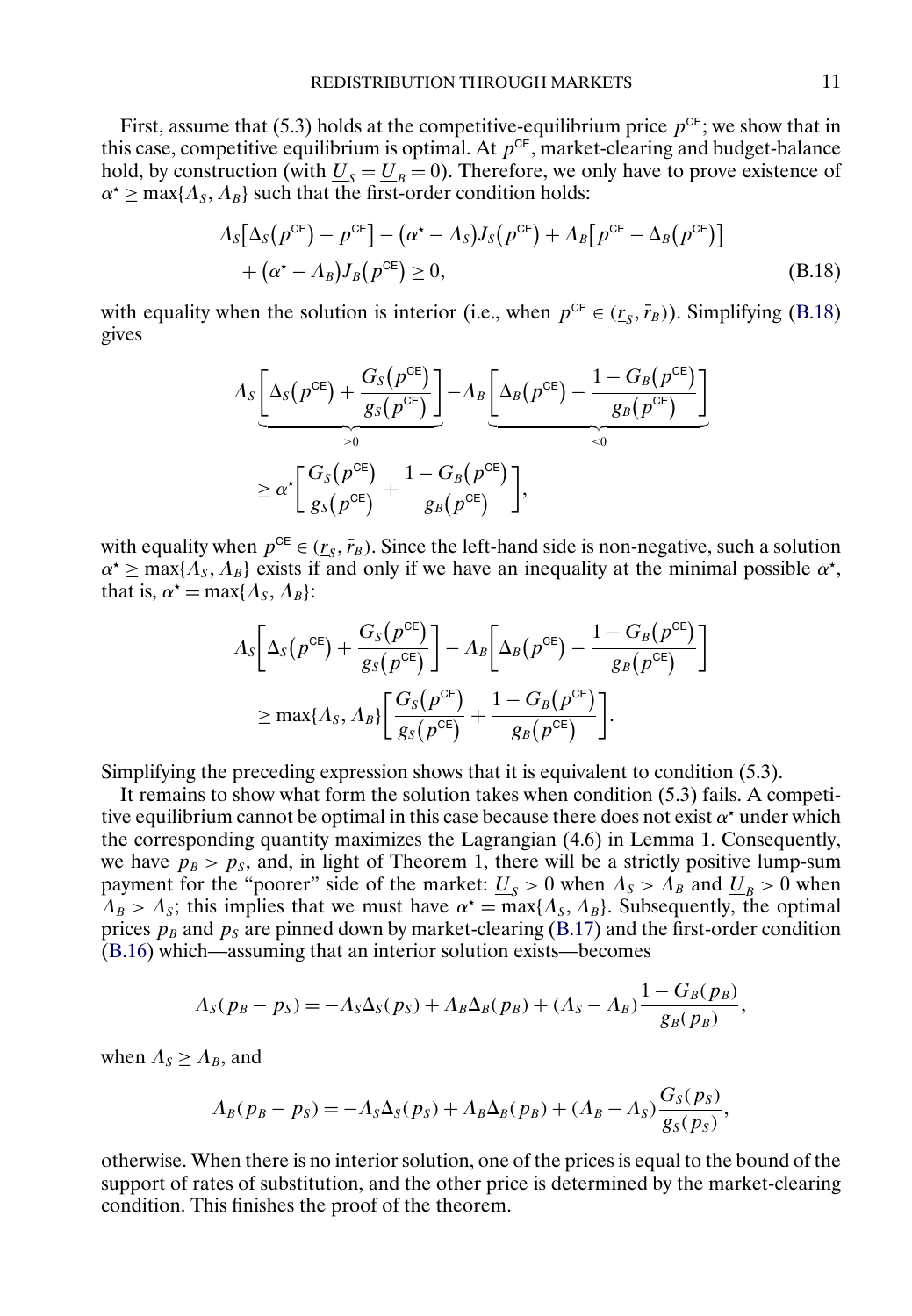#### B.4. *Proof of Theorem 3*

Consider the buyer side (we normalize  $\mu = 1$  to simplify notation). We can decompose  $\phi_B^{\alpha^*}(q)$  in the following way:

$$
\phi_B^{\alpha^*}(q) = A_B \underbrace{\int_{G_B^{-1}(1-q)}^{\bar{r}_B} [r - \Delta_B(r)] g_B(r) dr}_{\phi_B^1(q)} + (\alpha^* - \Lambda_B) \underbrace{\int_{G_B^{-1}(1-q)}^{\bar{r}_B} J_B(r) g_B(r) dr}_{\phi_B^2(q)} + (\Lambda_B - \alpha^*) \underbrace{U_B}_{\phi_B^2(q)}.
$$

Because the virtual surplus function is non-decreasing, the function  $\phi_B^2(q)$  is concave. Consider the function  $\phi_B^1(q)$ . We know that  $\phi_B^1(0) = 0$ , and that, by Assumption 1,

$$
(\phi_B^1)'(q) = G_B^{-1}(1-q) - \Delta_B(G_B^{-1}(1-q))
$$

is a quasi-convex function: it is non-increasing on [0,  $\hat{q}$ ] and non-decreasing on [ $\hat{q}$ , 1] for some  $\hat{q} \in (0, 1]^2$  It follows that  $\phi_B^1(q)$  is concave on  $[0, \hat{q}]$  and convex on  $[\hat{q}, 1]$ .

Consider  $\text{co}(\phi_B^1)(q)$ . By the properties of  $\phi_B^1(q)$  already derived,  $\text{co}(\phi_1^B)(q)$  is linear on an interval  $[\tilde{q}, 1]$  for some  $\tilde{q}$ , and  $\cot(\phi_B^1)(q) = \phi_B^1(q)$  for all  $q \leq \tilde{q}$ . We show that  $\tilde{q} > 0$ . Suppose not, that is, assume that  $\tilde{q} = 0$ , that is, the concave closure is a linear function supported at the endpoints of the domain. Then, since  $\phi_B^1(q)$  is concave in the neighborhood of 0, it must be that a linear function tangent to  $\phi_B^1(q)$  at  $q=0$  lies weakly below  $\phi_B^1(q)$  at  $q=1$ :

$$
\phi_B^1(0) + \left(\phi_B^1\right)'(0)(1-0) \le \phi_B^1(1).
$$

Rewriting the above inequality, we obtain

$$
\bar{r}_B \le \int_0^1 \left[ G_B^{-1}(1-q) - \Delta_B \big( G_B^{-1}(1-q) \big) \right] dq,
$$

or equivalently,

$$
\bar{r}_B \leq \int_{L_B}^{\bar{r}_B} \left[ r - \Delta_B(r) \right] dG_B(r),
$$

which is a contradiction because

$$
\int_{L_B}^{\bar{r}_B} \left[ r - \Delta_B(r) \right] dG_B(r) \leq \int_{L_B}^{\bar{r}_B} r \, dG_B(r) < \bar{r}_B.
$$

The contradiction proves that  $\tilde{q} > 0$ . Finally, notice that since  $\alpha^* \geq \Lambda_B$  in the optimal mechanism, by Lemma 1,  $(\alpha^* - A_B) \phi_B^2(q)$  is a concave function which is added to  $\phi_B^1(q)$ to obtain  $\phi_B^{\alpha^*}(q)$ . Thus, the region in which  $\cos(\phi_B^{\alpha^*})(q)$  is linear must be contained in

<sup>&</sup>lt;sup>4</sup>By direct inspection, it is not possible for  $(\phi_B^1)'(q)$  to be everywhere non-decreasing; hence,  $\hat{q} > 0$ .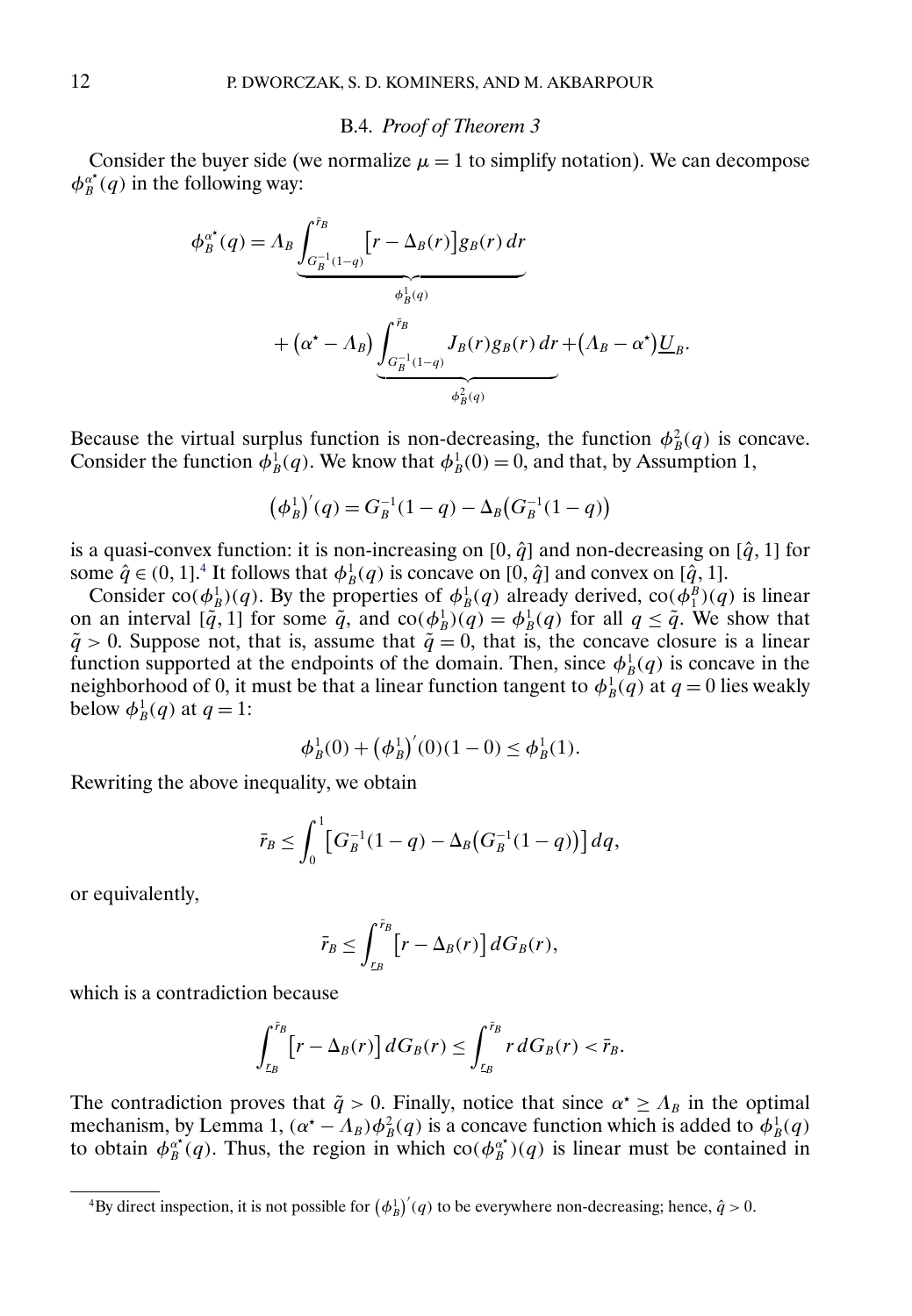<span id="page-12-0"></span>the region where  $\text{co}(\phi_B^1)(q)$  is linear (this follows directly from the definition of the concave closure). Therefore,  $\cot(\phi_B^{\alpha^*})(q)$  cannot be linear on [0,  $\tilde{q}$ ], and hence coincides with  $\phi_B^{\alpha^*}(q)$  for  $q \in [0, \tilde{q}]$ .

We are ready to finish the first part of the proof. If there is rationing on the buyer side, then the optimal volume of trade must lie in the region where  $\phi_B^{\alpha^*}(q)$  lies strictly below its concave closure. It follows that  $Q \ge \tilde{q} > 0$ , and that supp $\{H^{\star}_{B}\} \subseteq [\tilde{q}, 1]$  (we can set  $\underline{Q}_B = \tilde{q}$ ). This means that each corresponding price  $p^i = G_B^{-1}(1 - q^i)$  for  $q^i \in \text{supp}\{H_B^*\}$ satisfies  $p^i < \bar{r}_B$ . Thus, there is a non-zero measure of buyers who trade with probability 1 under the optimal mechanism.

The proof of the second part of the theorem for the seller side is fully analogous and thus skipped.

### B.5. *Proof of Theorem 4*

The first part of Theorem 4 follows from Theorem 3: If there is rationing on the buyer side, there must exist a non-zero measure of buyers that trade with probability 1—and thus it is never optimal to ration at a single price.

To prove the second part of the theorem, it is enough to prove that the function  $\phi_{\mathcal{S}}^{\alpha}(q)$ is first convex and then concave, for any  $\alpha \geq \Lambda_{\rm S}$ . Indeed, this implies that the concave closure of  $\phi_s^{\alpha}(q)$  is a linear function on [0,  $\hat{q}$ ] for some  $\hat{q} > 0$ , and coincides with  $\phi_s^{\alpha}(q)$ otherwise. Thus, when there is rationing, it takes the form of a lottery between the quantities  $q = 0$  and  $q = \hat{q}$ , which corresponds to a single price with rationing.

It suffices to show that the derivative of  $\phi_{\mathcal{S}}^{\alpha}(q)$  is quasi-concave. Analogously to how we decomposed  $\phi_{B}^{\alpha}(q)$  in the proof of Theorem 3, we can decompose  $\phi_{S}^{\alpha}(q)$  as

$$
\phi_S^{\alpha}(q) = \Lambda_S \underbrace{\int_{\mathcal{I}_S}^{G_S^{-1}(q)} \left[ \Delta_S(r) - r \right] g_S(r) \, dr}_{\phi_S^1(q)} - (\alpha - \Lambda_S) \underbrace{\int_{\mathcal{I}_S}^{G_S^{-1}(q)} J_S(r) g_S(r) \, dr}_{\phi_S^2(q)} + (\Lambda_S - \alpha^*) \underbrace{U_S}_{\mathcal{I}_S}.
$$

Then, we have

$$
(\phi_S^{\alpha})'(q) = \Lambda_S(\phi_S^1)'(q) - (\alpha - \Lambda_S)(\phi_S^2)'(q).
$$

Under assumption (i), sellers receive a strictly positive lump-sum transfer and hence we must have  $\alpha = \Lambda_s$ . At the same time, we have  $(\phi_s^1)'(q) = \Delta_s(G_s^{-1}(q)) - G_s^{-1}(q)$  which is quasi-concave by Assumption 1 (a composition of a quasi-concave function with an increasing function is quasi-concave). Under assumption (ii),  $(\phi_S^1)'(q)$  is a concave function, and  $(\phi_S^2)'(q) = J_S(\hat{G}_S^{-1}(q))$  is a convex function. Thus, the derivative of  $\phi_S^{\alpha}(q)$  is concave, and hence quasi-concave.

# B.6. *Proof of Theorem 5*

First, we prove a key property of the function  $\phi_s^{\alpha}(q)$ . Importantly, with  $\alpha$  treated as a free parameter,  $\phi^{\alpha}(q)$  is determined by the primitive variables and does not depend on  $\mu$ .

LEMMA 4: *There exist*  $\hat{q} > 0$  *and*  $\bar{\alpha} > A_s$  *such that if*  $\alpha < \bar{\alpha}$ *, then*  $\phi_s^{\alpha}(q)$  *is strictly convex on*  $[0, \hat{q}]$ .

PROOF: The derivative of  $\phi_S^{\alpha}(q)$  is  $\Pi_S^A(G_S^{-1}(q)) - \alpha J_S(G_S^{-1}(q))$ . Because the function  $G_S^{-1}(q)$  is strictly increasing, it is enough to prove that  $\Pi_S^A(r) - \alpha J_S(r)$  is strictly increasing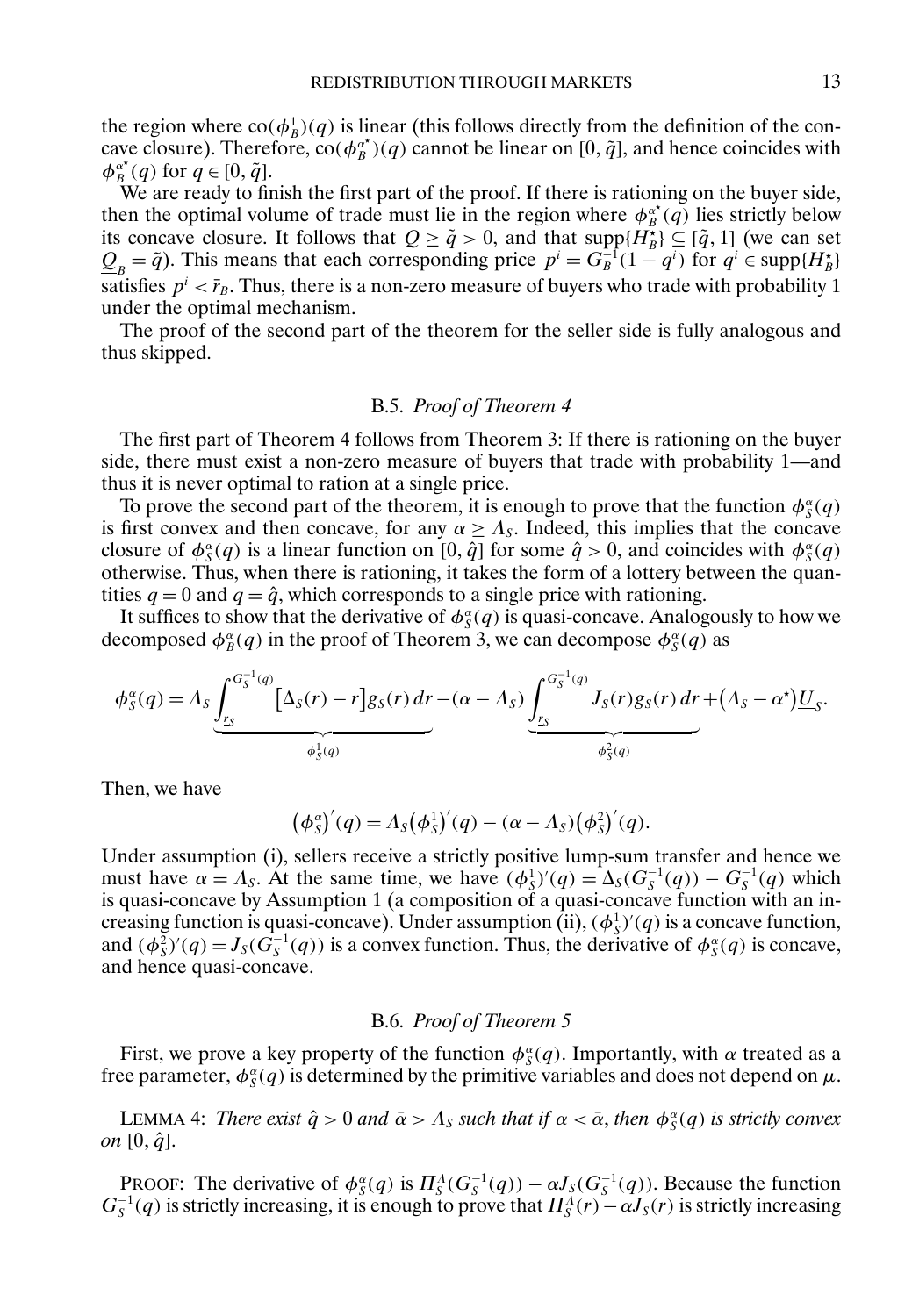for  $r \in [\underline{r_s}, \hat{r}]$ , for some  $\hat{r}$  (we then set  $\hat{q} = G_s(\hat{r})$ ). Taking a derivative again, and rearranging, yields the following sufficient condition: for  $r \in [r_{\rm s}, \hat{r}]$ ,

$$
\bar{\lambda}_S(r) > 2 + \frac{g'_S(r)}{g_S(r)} \Delta_S(r) + \frac{\alpha - \Lambda_S}{\Lambda_S} \bigg[ 2 - \frac{g'_S(r)G_S(r)}{g_S^2(r)} \bigg].
$$

Because  $g_S(r)$  was assumed continuously differentiable and strictly positive, including at  $r = r<sub>S</sub>$ , we can put a uniform (across r) bound  $M < \infty$  on  $\frac{g'_S(r)}{g_S(r)}$  and  $2 - \frac{g'_S(r)G_S(r)}{g_S^2(r)}$  $\frac{r \log(r)}{g_S^2(r)}$ . This means that it is enough that

$$
\bar{\lambda}_S(r) > 2 + M\Delta_S(r) + \frac{\alpha - \Lambda_S}{\Lambda_S}M.
$$

Continuity of  $\lambda_s(r)$  and the assumption that seller-side inequality is high imply that  $\bar{\lambda}_s(r) > 2 + \epsilon$  for  $r \in [r_s, r_s + \delta]$  for some  $\delta > 0$ . Continuity of  $\Delta_s(r)$  and the fact that  $\Delta_S(r_S) = 0$  imply that  $\Delta_S(r) < \epsilon/(3M)$  for all  $r \in [r_S, r_S + \nu]$  for some  $\nu > 0$ . Finally, there exists a  $\bar{\alpha} > \bar{\Lambda}_s$  such that for all  $\alpha < \bar{\alpha}$ , we have  $(\alpha - \Lambda_s)/\Lambda_s < \epsilon/(3M)$ . Then, for all  $r \in [r_s, r_s + \min{\{\delta, \nu\}}]$  and  $\alpha < \bar{\alpha}$ , we have

$$
\bar{\lambda}_S(r) > 2 + \epsilon > 2 + M \underbrace{\Delta_S(r)}_{\leq \epsilon/(3M)} + \underbrace{\frac{\alpha - \Lambda_S}{\Lambda_S}}_{\leq \epsilon/(3M)} M.
$$

The proof is finished by setting  $\hat{r} = r_s + \min{\{\delta, \nu\}}$ . *Q.E.D.* 

We now prove Theorem 5. Suppose that the optimal mechanism for sellers is a competitive mechanism. We derive a contradiction when  $\mu$  is low enough. There are two cases to consider: either (1)  $\alpha^* = \Lambda_s$ , or (2)  $\alpha^* > \Lambda_s$ .

Consider case (1). We can invoke Lemma [4:](#page-12-0) Because  $\alpha^* = \Lambda_s$ , there exists  $\hat{q} > 0$  such that  $\phi_S^{\alpha^*}(q)$  is strictly convex on [0,  $\hat{q}$ ]. For small enough  $\mu$ , namely  $\mu < \hat{q}$ , we must have  $Q \leq \hat{q}$  because the volume of trade is bounded above by the mass of buyers. But then, at the optimal quantity Q,  $\phi_s^{\alpha^*}(Q)$  cannot be equal to its concave closure, and hence the optimal mechanism cannot be a competitive mechanism, contrary to our supposition. The obtained contradiction means that we must have case (2) when  $\mu < \hat{q}$ .

Now, consider case (2). Suppose that the optimal competitive mechanism for sellers has a price  $p<sup>S</sup>$ . By Theorem 1, we can assume that at most two rationing options are optimal on the buyer side; this corresponds to some prices  $p_1^B \leq p_2^B \leq p_3^B$ , and corresponding quantities  $q_1^B \ge q_2^B \ge q_3^B$  that comprise the support of  $H_b^{\star}$ . Because the functions  $\cot(\phi_j^{\alpha^*})(q)$  are differentiable, we know that the first-order condition of the problem (4.6) must hold at the optimal  $Q$ :

$$
(\mathrm{co}(\phi^{\alpha^*})')'(\mathcal{Q}) + (\mathrm{co}(\phi^{\alpha^*})')'(\mathcal{Q}/\mu) \geq 0
$$

with equality for  $Q < \mu$ . Moreover, from the definition of the concave closure, using the fact that  $Q \leq q_1^B$ ,

$$
(\operatorname{co}(\phi_B^{\alpha^*}))^{'}(Q/\mu) \leq (\phi_B^{\alpha^*})^{'}(q_1^B/\mu),
$$

with equality if  $q_1^B < 1$ . Similarly, on the seller side, since  $Q$  is interior for  $\mu$  small enough,

$$
(\mathrm{co}(\phi_S^{\alpha^*}))'(Q) = (\phi_S^{\alpha^*})'(Q).
$$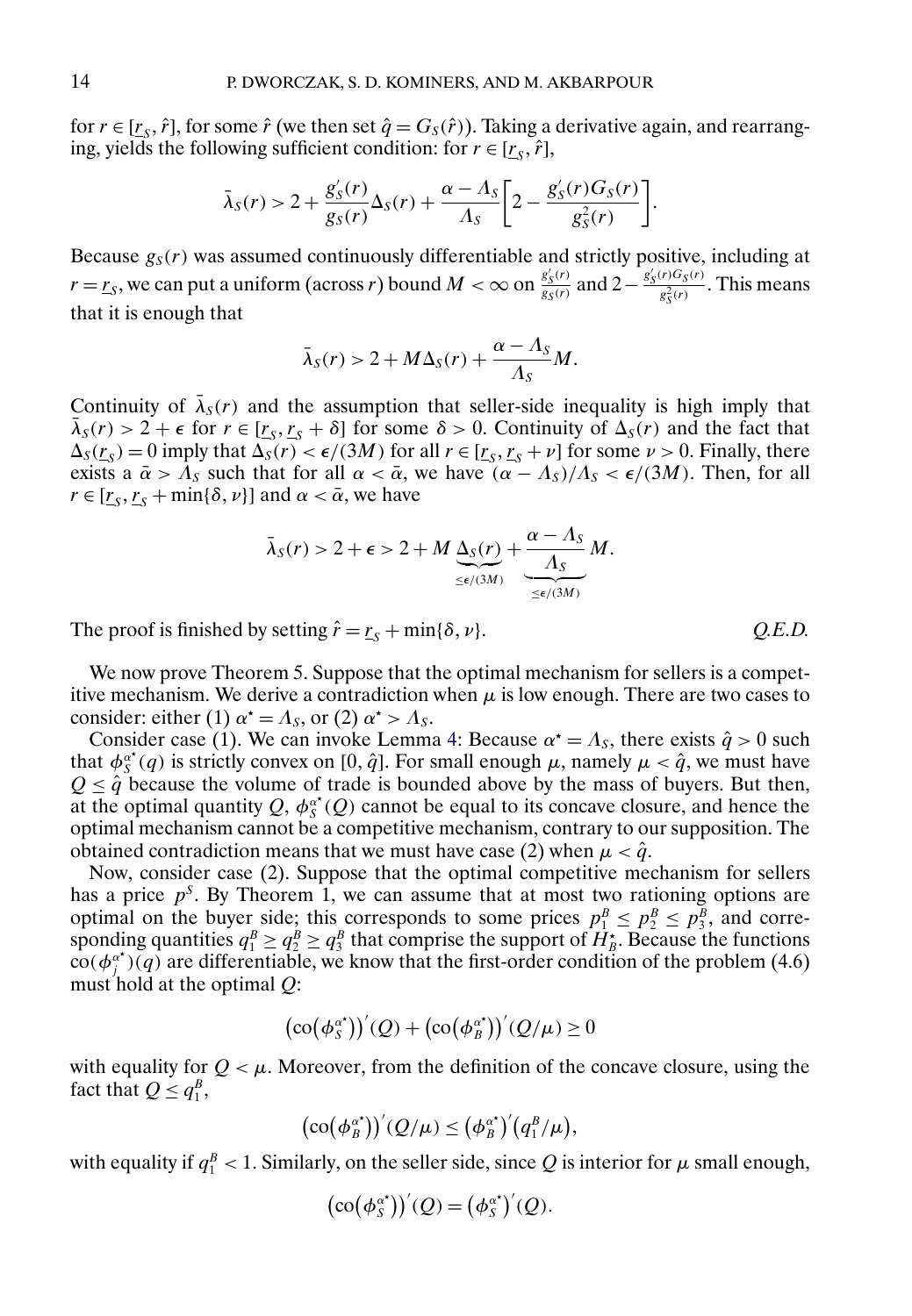Therefore, we obtain

$$
(\phi_S^{\alpha^*})^{'}(Q) + (\phi_B^{\alpha^*})^{'}(q_1^B/\mu) \geq 0.
$$

Substituting  $G_S(p^S) = Q$  and  $\mu(1 - G_B(p_1^B)) = q_1^B$ , we obtain

$$
\Lambda_S \bigg[ \Delta_S(p^S) + \frac{G_S(p^S)}{g_S(p^S)} \bigg] - \Lambda_B \bigg[ \Delta_B(p_1^B) - \frac{1 - G_B(p_1^B)}{g_B(p_1^B)} \bigg] \ge \alpha^* \bigg[ p^S - p_1^B + \frac{G_S(p^S)}{g_S(p^S)} + \frac{1 - G_B(p_1^B)}{g_B(p_1^B)} \bigg].
$$

Now, consider what happens as  $\mu \to 0$ . Since the market must clear, we must have  $p^S_{\mu} \to 0$  $r<sub>S</sub>$  as  $\mu \rightarrow 0$ . Indeed, otherwise, there would be a positive (bounded away from 0) measure of sellers trading despite the fact that total volume of trade goes to 0. Therefore, writing the above expression in the limit as  $\mu \to 0$ , we obtain (using the fact that  $G_S(r_S) = \Delta(r_S)$ ) 0)

$$
-A_B\bigg[\Delta_B(p_1^B) - \frac{1 - G_B(p_1^B)}{g_B(p_1^B)}\bigg] \ge \alpha^* \bigg[\underline{r}_S - p_1^B + \frac{1 - G_B(p_1^B)}{g_B(p_1^B)}\bigg],
$$

where, with slight abuse of notation,  $p_1^B$  denotes the limit as  $\mu$  goes to 0.<sup>5</sup> By assumption,  $\alpha^* > \Lambda_s$  along the sequence, so we know that there cannot be any lump-sum transfers under any optimal mechanism. Thus, budget-balance requires that  $r_s \in [p_1^B, p_3^B]$ . This implies that

$$
(A_B-\alpha^\star)\frac{1-G_B(p_1^B)}{g_B(p_1^B)}\geq A_B\Delta_B(p_1^B)\geq 0.
$$

Because  $\alpha^* > \Lambda_B$ , and  $G_B(p_1^B) < 1$  in the optimal mechanism, we obtain a contradiction.<sup>6</sup>

# B.7. *Proof of Theorem 6*

By Theorem 2, we know that rationing cannot be optimal for buyers when there is low buyer-side inequality, so we can assume that buyer-side inequality is high without loss of generality.

Let  $\phi_B^1(q)$  and  $\phi_B^2(q)$  be defined as in the proof of Theorem 3, and normalize  $\mu = 1$  (it plays no role in this part of the proof). Recall that

$$
(\phi_B^1)'(q) = G_B^{-1}(1-q) - \Delta_B(G_B^{-1}(1-q)).
$$

The function  $r - \Delta_B(r)$  is strictly quasi-convex by Assumption 1. Moreover, the function  $G_B^{-1}(1-q)$  is strictly decreasing. A composition of a strictly quasi-convex function with a strictly decreasing function is strictly quasi-convex. Therefore,  $(\phi_B^1)'(q)$  is strictly decreasing on [0,  $\bar{q}$ ] and strictly increasing on [ $\bar{q}$ , 1] for some  $0 \leq \bar{q} \leq 1$ . Moreover,

<sup>&</sup>lt;sup>5</sup>We can assume that the limit exists because the domain of  $p_1^B$  is compact.

<sup>&</sup>lt;sup>5</sup>We can assume that the limit exists because the domain of  $p_1^{\mu}$  is compact.<br><sup>6</sup>Formally, we have to exclude the possibility that  $p_1^{\mu} = \bar{r}_B$ . There are two cases. If a competitive mechanism is optimal for buyers, then  $p_1^B = r_S$  by budget-balance, and hence  $p_1^B < \bar{r}_B$  because the supports of buyer and seller rates overlap. If rationing is optimal on the buyer side, then prices are bounded away from  $\bar{r}_B$ , as we showed in the proof of Theorem 3.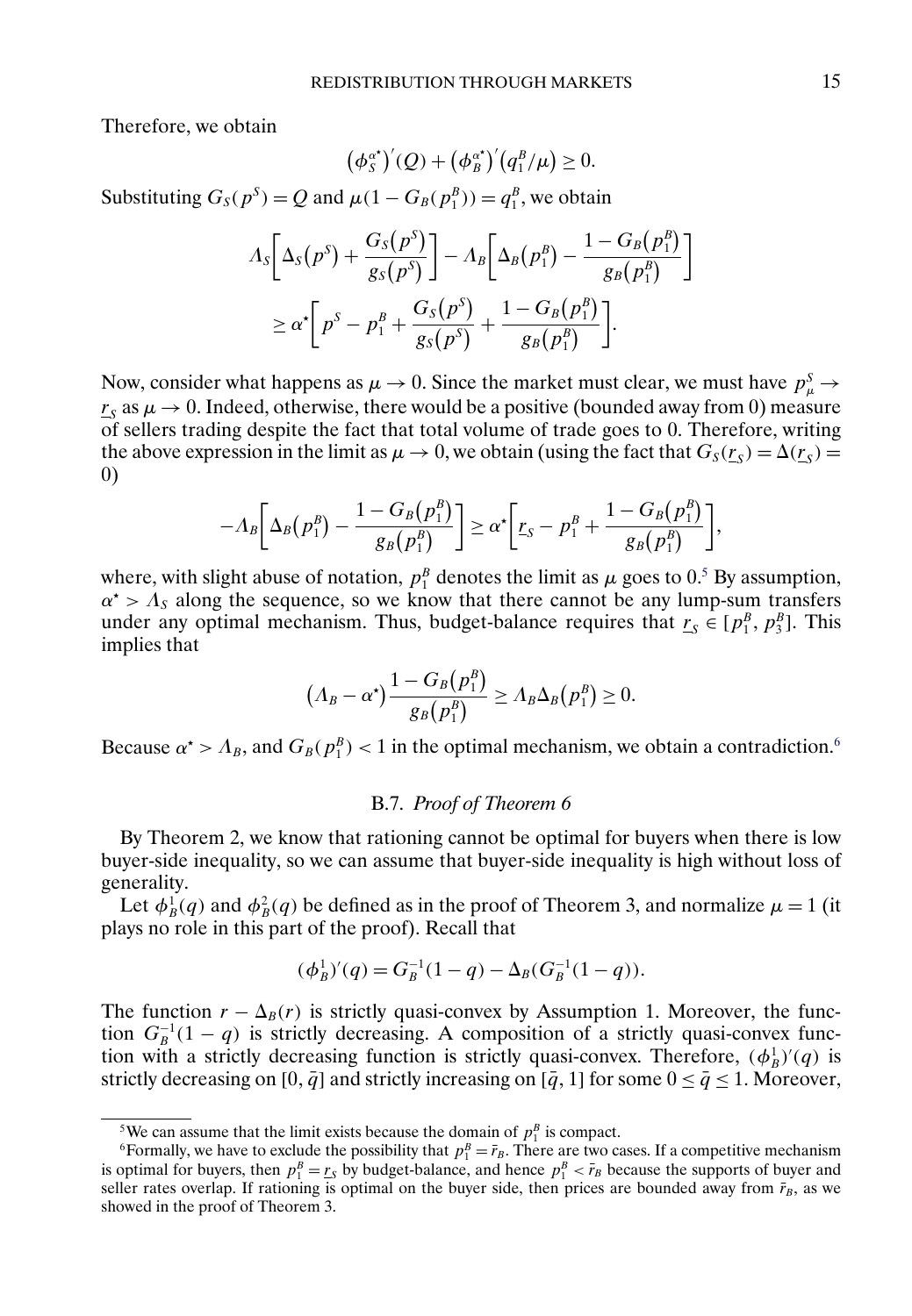<span id="page-15-0"></span> $(\phi_B^1)'(0) = \bar{r}_B > 0$  and  $(\phi_B^1)'(1) = \underline{r}_B = 0$ . It follows that  $(\phi_B^1)'(q)$  is negative whenever it is increasing, and thus  $\phi_B^1(q)$  is decreasing whenever it is convex. Because  $\phi_B^1(0) = 0$  and  $(\phi_B^1)'(0) > 0$ , it follows that  $\phi_B^1(q)$  is (strictly) concave on [0, q<sup>+</sup>], where q<sup>+</sup> achieves the global maximum of  $\text{co}(\phi_B^1)(q)$  over all  $q \in [0, 1]$ .

We now prove that the above property of  $\phi_B^1(q)$  continues to hold for  $\phi_B^{\alpha^*}(q)$ .

LEMMA 5: Suppose that the function  $\cos(\phi_B^{\alpha^*})(q)$  has a global maximum at some  $q = Q^*$ . Then,  $\phi_B^{\alpha^*}(q)$  is strictly concave on  $[0, Q^*]$  (and in particular equal to  $co(\phi_B^{\alpha^*})(q)$ ).

PROOF: The proof differs depending on which assumption, (i) or (ii), is satisfied.

- (i) When buyers receive a strictly positive lump-sum transfer, then we must have  $\alpha^* = \Lambda_B$ . It follows that  $\phi_B^{\alpha^*}(q) = \Lambda_B \phi_B^1(q) + (\Lambda_B - \alpha^*) \underline{U}_B$ , and hence  $\phi_B^{\alpha^*}(q)$  immediately inherits the required property from  $\phi_B^1(q)$ .
- (ii) We have  $(\phi_B^2)'(q) = J_B(\hat{G}_B^{-1}(1-q))$ , and thus  $(\phi_B^2)'(q)$  is convex by assumption. Similarly,  $(\vec{\phi}_B^1)'(q)$  is convex by assumption. Therefore,  $(\phi_B^{\alpha^*})'(q)$  is convex, and moreover,  $(\phi_B^{\alpha^*})'(1) \le 0$ . Therefore,  $\phi_B^{\alpha^*}(q)$  has the same property as  $\phi_B^1(q)$  (by the same argument).  $Q.E.D.$

The proof of the first part of the theorem now follows from Lemma 5. First, notice that  $\phi_S^{\alpha}(q)$  (and hence also  $\text{co}(\phi_S^{\alpha})(q)$ ) is non-increasing in q for any  $\alpha \geq \Lambda_S$  under the assumptions of the theorem. This follows from  $(\phi_S^{\alpha})'(0) = -\alpha r_S \le 0$  and the proof of Theorem 2 where we showed that under the regularity condition and low seller-side inequality,  $(\phi_S^{\alpha})'(q)$  is strictly decreasing. This implies that Q, the maximizer of the Lagrangian (4.6), must be lower than Q<sup>\*</sup>—the maximizer of co( $\phi_B^{\alpha^*}$ )(q) from Lemma 5. But then, by Lemma 5,  $\phi_B^{\alpha^*}(q)$  is strictly concave on [0, Q<sup>\*</sup>] and coincides with its concave closure at  $q = Q$ . Thus, there cannot be rationing on the buyer side.

It remains to prove the second part of Theorem 6. That condition (ii) holds when  $G_B$  is uniform is immediate. To prove the first claim, we will show that the Lagrange multiplier can be taken to be  $\alpha^* = \Lambda_B$  in this case (we no longer assume that  $\mu = 1$  as this is not without loss of generality for this part of the proof). From the first part of the proof, we know that with  $\alpha = \Lambda_B$ , the function  $\phi_B^{\alpha}(q)$  is first concave and then convex, and that it achieves its global maximum on the part of the domain where it is concave. Because seller-side inequality is low (so that  $\phi^{\alpha}(q)$  is non-increasing and concave), it is sufficient to prove that the first-order condition is satisfied (see the proof of Theorem 2),

$$
A_{S}[\Delta_{S}(p_{S}) - p_{S}] - (A_{B} - A_{S})J_{S}(p_{S}) + A_{B}[p_{B} - \Delta_{B}(p_{B})] = 0; \qquad (B.19)
$$

the market clears,

$$
\mu(1 - G_B(p_B)) = G_S(p_S); \tag{B.20}
$$

and budget-balance is maintained. Because we aim to prove that a competitive mechanism is optimal for both sides, and  $\alpha^* = \Lambda_B$  implies that  $\underline{U}_B$  can be an arbitrary positive number, it is enough if we prove that

$$
p_B \ge p_S. \tag{B.21}
$$

Thus, we seek to prove existence of a solution ( $p_s^*, p_s^*$ ) to the system (B.19)–(B.20) which additionally satisfies (B.21). First, notice that (B.20) can be equivalently written as

$$
p_S = \psi(p_B) := G_S^{-1}(\mu(1 - G_B(p_B))), \quad p_B \in [\underline{p}_B, \overline{r}_B],
$$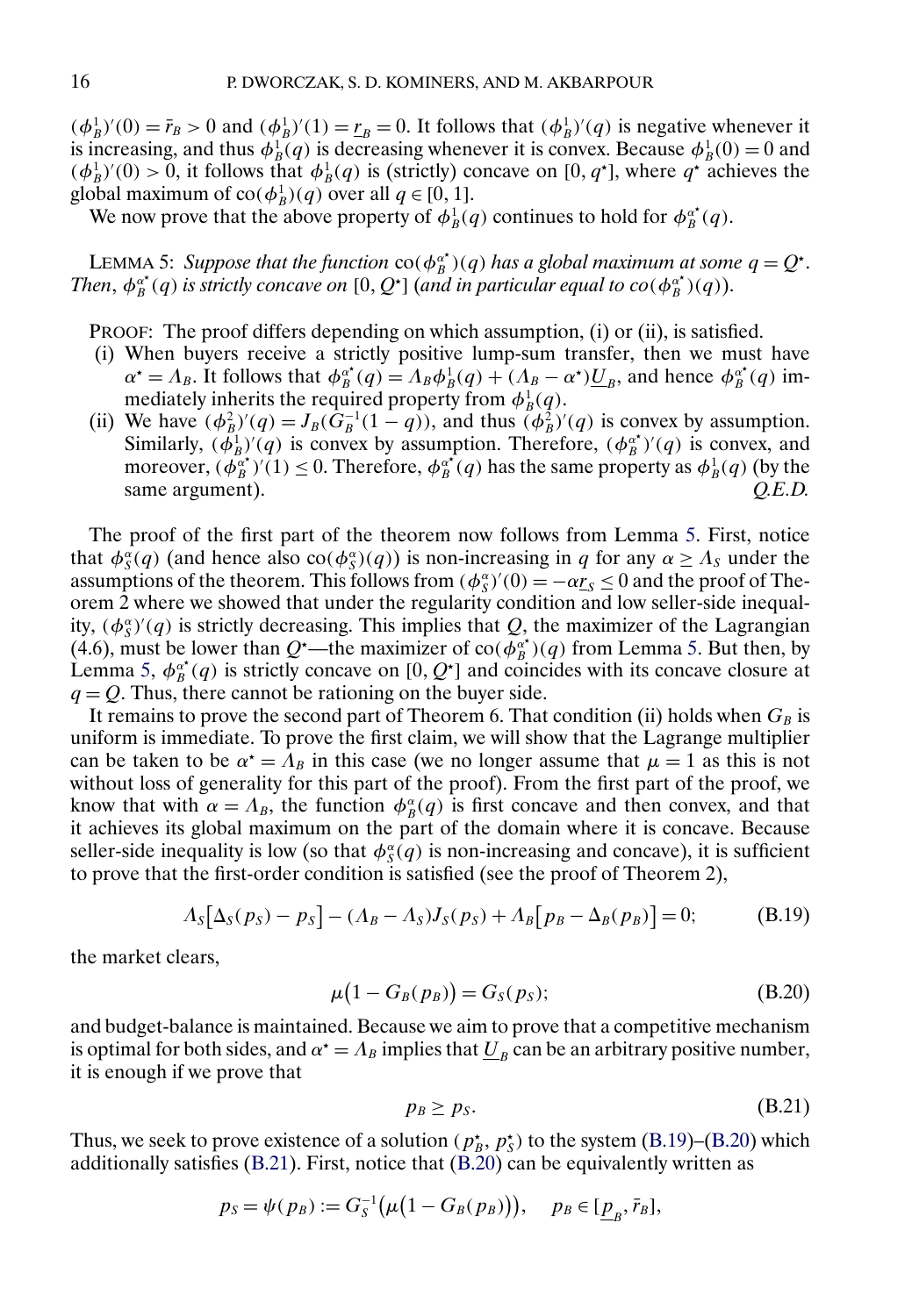where  $\underline{p}_B = G_B^{-1}(\max(0, 1 - \frac{1}{\mu}))$  (when  $\mu > 1$ , there cannot exist a solution in which  $p_B <$  $\underline{p}_B$ ). Therefore, we can write a single equation for  $p \in [\underline{p}_B, \overline{r}_B]$  as

$$
\Phi(p) := \Lambda_S \big[ \Delta_S(\psi(p)) - \psi(p) \big] - (\Lambda_B - \Lambda_S) J_S(\psi(p)) + \Lambda_B \big[ p - \Delta_B(p) \big] = 0.
$$

The function  $\Phi(p)$  is continuous in p, and we have

$$
\Phi(\bar{r}_B) = \Lambda_S [\Delta_S(\underline{r}_S) - \underline{r}_S] - (\Lambda_B - \Lambda_S) J_S(\underline{r}_S) + \Lambda_B [\bar{r}_B - \Delta_B(\bar{r}_B)]
$$
  
=  $-\Lambda_B \underline{r}_S + \Lambda_B \bar{r}_B$   
> 0.

There are two cases to consider. When  $\mu \le 1$ , we have  $\underline{p}_B = \underline{r}_B$ ,  $\psi(\underline{p}_B) = G_S^{-1}(\mu)$ , so that

$$
\Phi(\underline{p}_B) \le A_B \underline{r}_B = 0,
$$

by assumption. In the opposite case  $\mu > 1$ , we have  $\underline{p}_B = G_B^{-1}(1 - \frac{1}{\mu})$ ,  $\psi(\underline{p}_B) = \overline{r}_S$ , and thus

$$
\Phi(\underline{p}_B) \le -A_B \bar{r}_S + A_B G_B^{-1} \left( 1 - \frac{1}{\mu} \right) \le -A_B \bar{r}_S + A_B \bar{r}_B \le 0,
$$

using the assumption that  $\bar{r}_S \ge \bar{r}_B$ . In both cases, we conclude that  $\Phi(\underline{p}_B) \le 0$ . Because the function  $\Phi(p)$  changes sign, there exists  $p_B^*$  such that  $\Phi(p_B^*) = 0$ , and then  $p_S^* = \psi(p_B^*)$  is well-defined as well.

It remains to prove that this solution ( $p_B^*$ ,  $p_S^*$ ) satisfies [\(B.21\)](#page-15-0). Rewrite the first-order condition as

$$
p_B - p_S = \Delta_B(p_B) - \frac{\Lambda_S}{\Lambda_B} \Delta_S(p_S) + \frac{\Lambda_B - \Lambda_S}{\Lambda_B} \frac{G_S(p_S)}{g_S(p_S)}.
$$

Under assumption (b), there is no seller-side inequality and thus  $\Delta_S(p_S) \equiv 0$ . Because  $\Delta_B(p_B) > 0$  and  $\Lambda_B \ge \Lambda_S$ , we conclude that  $p_B > p_S$ . Under assumption (a), we have

$$
p_B - p_S \ge \Delta_B(p_B) - \frac{1}{2}\Delta_S(p_S) + \frac{1}{2}\frac{G_S(p_S)}{g_S(p_S)} \ge \frac{1}{2}\frac{\int_{r_S}^{p_S} [2 - \bar{\lambda}_S(r)] dG_S(r)}{g_S(p_S)} > 0
$$

because seller-side inequality is low  $(\overline{\lambda}_s(r) \le 2$  for all r).

This finishes the proof: The fact that  $p_B > p_S$  implies that there is a strictly positive revenue in the mechanism, and the fact that  $\alpha^* = \Lambda_B$  implies that the revenue in the optimal mechanism is redistributed as a lump-sum payment to buyers.

## B.8. *Proof of Theorem 7*

Under the assumptions of Theorem 7, we have that  $r_B > \bar{r}_S$ ; thus, any feasible (in particular, any optimal) mechanism must feature a strictly positive lump-sum transfer and  $\alpha^* = \Lambda_B \ge \Lambda_S$  (by the proof of Theorem 1). We prove that

$$
\mu\operatorname{co}(\phi^{\alpha^*}_B)(Q/\mu)+\operatorname{co}(\phi^{\alpha^*}_S)(Q)
$$

is non-decreasing in Q. Set  $M = 1/g_B(r_B) + 1/g_S(\bar{r}_S)$ —a finite constant.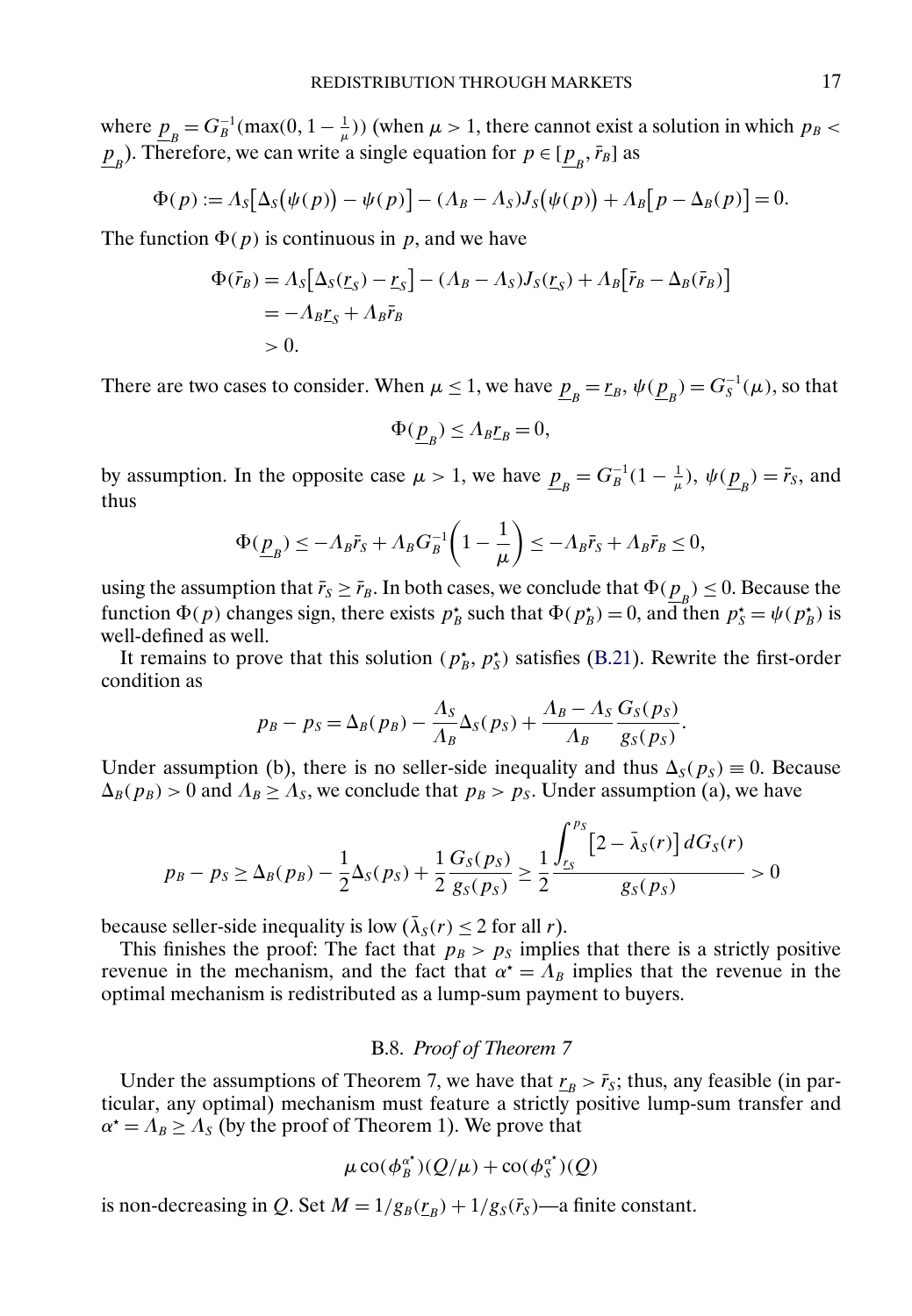When  $\alpha^* = \Lambda_B$ , we have

$$
(\phi_B^{\alpha^*})'(q) = \Lambda_B \big[ G_B^{-1}(1-q) - \Delta_B \big( G_B^{-1}(1-q) \big) \big]
$$
  
\n
$$
\geq \Lambda_B \bigg[ G_B^{-1}(1-q) - \frac{1 - G_B \big( G_B^{-1}(1-q) \big)}{g_B \big( G_B^{-1}(1-q) \big)} \bigg]
$$
  
\n
$$
= \Lambda_B J_B \big( G_B^{-1}(1-q) \big)
$$
  
\n
$$
\geq \Lambda_B J_B \big( r_B \big),
$$

where the last inequality follows from the fact that virtual surplus is monotone by assumption. Hence, we have

$$
\inf_{q} \left\{ \frac{d}{dq} \left[ \mu \operatorname{co}(\phi_B^{\alpha^*})(q/\mu) \right] \right\} = \inf_{q} \left\{ \operatorname{co}(\phi_B^{\alpha^*})'(q/\mu) \right\} \geq \inf_{q} \left\{ \left( \phi_B^{\alpha^*}\right)'(q/\mu) \right\} \geq \Lambda_B J_B(\underline{r}_B),
$$

using the fact that the derivative of the concave closure of a function is lower-bounded by the infimum of the derivatives of that function.

Similarly, on the seller side, we have

$$
(\phi_s^{\alpha^*})'(q) = \Lambda_s[\Delta_s(G_s^{-1}(q) - G_s^{-1}(q)] - (\Lambda_B - \Lambda_s)J_s(G_s^{-1}(q))
$$
  
\n
$$
\geq \Lambda_s \left[ -\frac{G_s(G_s^{-1}(q))}{g_s(G_s^{-1}(q))} - G_s^{-1}(q) \right] - (\Lambda_B - \Lambda_s)J_s(G_s^{-1}(q))
$$
  
\n
$$
= -\Lambda_B J_s(G_s^{-1}(q))
$$
  
\n
$$
\geq -\Lambda_B J_s(\bar{r}_s),
$$

using the assumption that virtual cost is monotone. Therefore,

$$
\inf_{q} \{ \operatorname{co}(\phi^{\alpha^*})'(q) \} \ge \inf_{q} \{ (\phi^{\alpha^*})'(q) \} \ge -\Lambda_B J_S(\bar{r}_S).
$$

The obtained inequalities imply that the derivative of  $\mu co(\phi_B^{\alpha^*})(Q/\mu) + co(\phi_S^{\alpha^*})(Q)$  is lower-bounded by

$$
\Lambda_B\big[J_B(\underline{r}_B) - J_S(\bar{r}_S)\big] = \Lambda_B\bigg[\underline{r}_B - \bar{r}_S - \underbrace{\bigg(\frac{1}{g_B(\underline{r}_B)} + \frac{1}{g_S(\bar{r}_S)}\bigg)}_M\bigg],
$$

which is non-negative by assumption of the theorem. Because the Lagrangian  $\mu$  co( $\phi_B^{\alpha^*}$ )( $Q/\mu$ ) + co( $\phi_S^{\alpha^*}$ )( $Q$ ) is non-decreasing, the optimal volume of trade is equal to the maximal feasible quantity:  $Q = min{\mu, 1}$ . Assume that  $\mu > 1$  so that  $Q = 1$ .

To finish the proof, recall from the proof of Theorem 3 that when  $\alpha^* = \Lambda_B$  and buyerside inequality is high, the function  $\phi_B^{\alpha^*}(q)$  lies strictly below its concave closure when the fraction of buyers trading is sufficiently close to 1.7 Because the optimal volume of trade is 1 and the mass of buyers is  $\mu$ , when  $\mu \in (1, 1 + \epsilon)$ , the fraction of buyers trading in the

<sup>&</sup>lt;sup>7</sup>In the proof of Theorem 3, we normalized  $\mu = 1$ ; thus, q close to 1 in the proof of Theorem 3 should be interpreted as q close enough to  $\mu$  when  $\mu$  is arbitrary.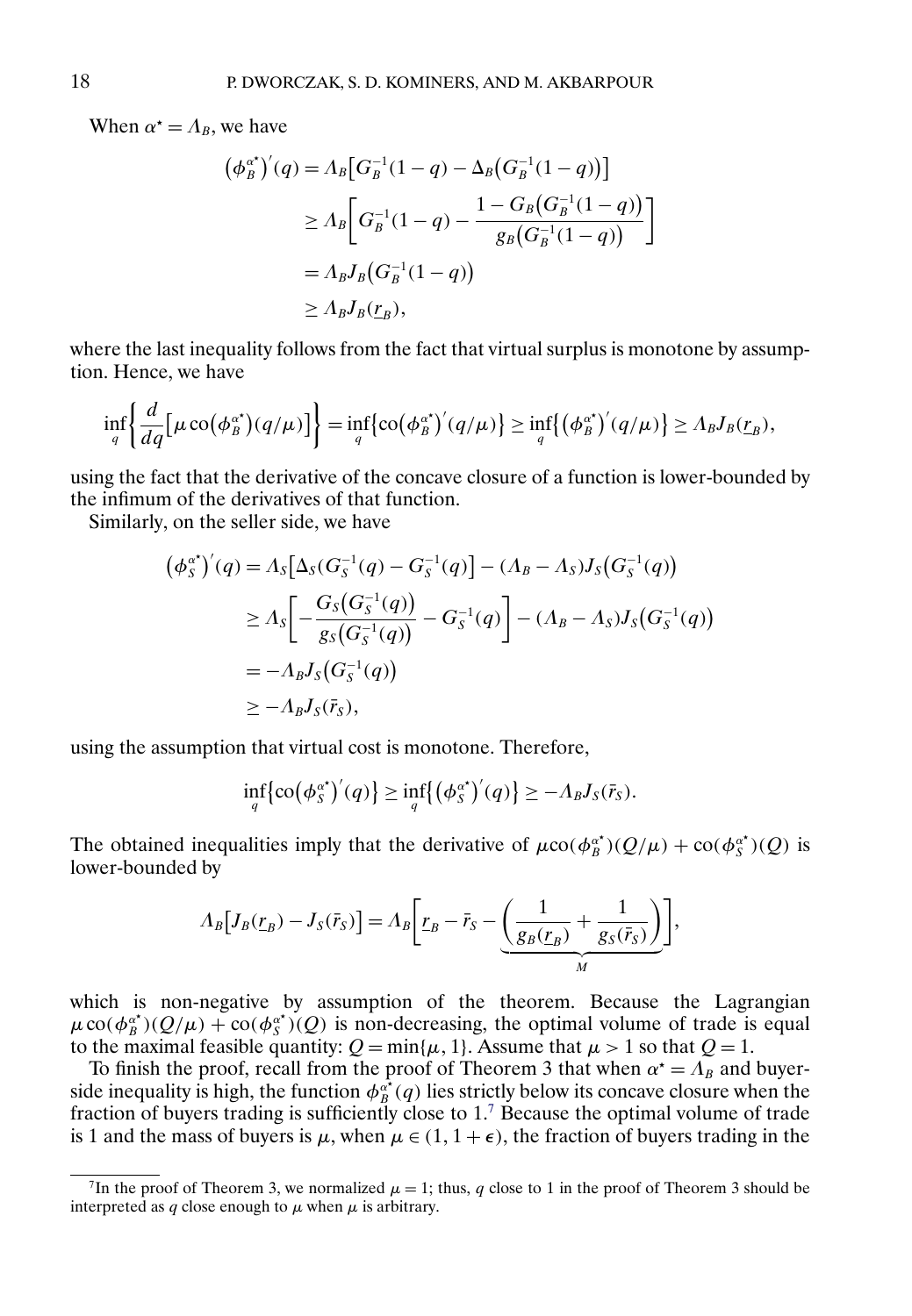optimal mechanism is arbitrarily close to 1 for small  $\epsilon$ . Thus, there exists  $\epsilon > 0$  such that the optimal mechanism rations the buyers whenever  $\mu \in (1, 1+\epsilon)$  (rationing is equivalent to  $\phi_B^{\alpha^*}(q)$  lying below its concave closure at the optimal volume of trade).

## B.9. *Proofs of the Results Presented in Section 3*

Finally, we explain how the results stated in Section 3 follow from the general results of Sections 4 and 5.

First, note that while the one-sided problems considered in Section 3 are formally different from the two-sided problem studied in Sections 4 and 5, the techniques extend immediately to this case because most of our analysis looked at the two sides of the market separately. In particular, we found that optimality of rationing on side  $j$  depends solely on the properties of the function  $\phi_j^{\alpha^*}(q)$ ; this is still the case in the one-sided problem. The only differences are that (i) the budget constraint has an exogenous revenue level  $R$ , and (ii)  $Q$  is fixed rather than determined endogenously. Thus, optimality of rationing depends on whether or not the function  $\phi_j^{\alpha^*}(q)$  lies below its concave closure *at the fixed quantity* Q.

Next, we note that under the assumption of uniform distribution, all of the functions  $G_B^{-1}(q) - \Delta_B(G_B^{-1}(q)), J_B(G_B^{-1}(q), G_S^{-1}(q) - \Delta_S(G_S^{-1}(q)), \text{ and } J_S(G_S^{-1}(q))$  are convex. By inspection of the proof of Theorem 3, this implies that regardless of the Lagrange multiplier  $\alpha$ , the function  $\phi_{B}^{\alpha}(q)$  is first concave and then convex, and the function  $\phi_{S}^{\alpha}(q)$  is first convex and then concave. Consequently, we observe that there exists  $q_B^{\alpha}$  such that rationing on the buyer side is optimal if and only if  $Q \in (q_B^{\alpha}, 1)$  (with  $\mu$  normalized to 1). Similarly, there exists  $q_s^{\alpha}$  such that rationing on the seller side is optimal if and only if  $Q \in (0, q_S^{\alpha}).$ 

# *Proof of Proposition 1*

When seller-side inequality is low, the function  $\phi_s^{\alpha}(q)$  is strictly concave (this corresponds to the case  $q_s^{\alpha} = 0$ ) and thus a competitive mechanism is always optimal.

Suppose that seller-side inequality is high. By Theorem 4, whenever it is optimal to ration, it is optimal to ration at a single price. We can define  $Q(R)$  as  $q_S^{\alpha}$  with  $\alpha = \alpha_R^*$  being the optimal Lagrange multiplier on the budget constraint with revenue target  $R$ . Then, to establish Proposition 1, it only remains to show the three properties of the function  $Q(R)$ :

- 1.  $Q(R)$  is strictly positive for high enough R—Indeed, when R is high enough, sellers must receive a strictly positive lump-sum transfer in the optimal mechanism. But then, we must have  $\alpha_R^* = \Lambda_s$ , and thus  $q_S^{\alpha} > 0$ , by the proof of Theorem 3.
- 2.  $Q(R)$  < 1 for all R—This follows directly from Theorem 3.
- 3.  $Q(R)$  is non-decreasing—This follows from two claims. First, the optimal Lagrange multiplier  $\alpha_R^*$  is non-increasing in the revenue level R (a higher R corresponds to an easier-to-satisfy constraint, so the corresponding Lagrange multiplier must be lower).<sup>8</sup> Second,  $\dot{\phi}_S^{\alpha_1}(q) - \phi_S^{\alpha_2}(q)$  is a concave function when  $\alpha_1 \ge \alpha_2$ ; thus, the set of points at which  $\phi_5^{\alpha_1}(q)$  lies below its concave closure is contained in the set of points at which  $\phi_S^{\alpha_2}(q)$  lies below its concave closure. It follows that  $q_S^{\alpha}$  is non-increasing in  $\alpha$ . Putting the two preceding observations together, we conclude that  $Q(R)$  is non-decreasing.

<sup>8</sup>Formally, this claim follows from analyzing the dual problem: The Lagrange multiplier is equal to the optimal dual variable in the dual problem; a lower constant  $R$  implies that the dual variable in the dual objective function is multiplied by a smaller positive scalar; thus the optimal  $\alpha_R^*$  cannot increase.